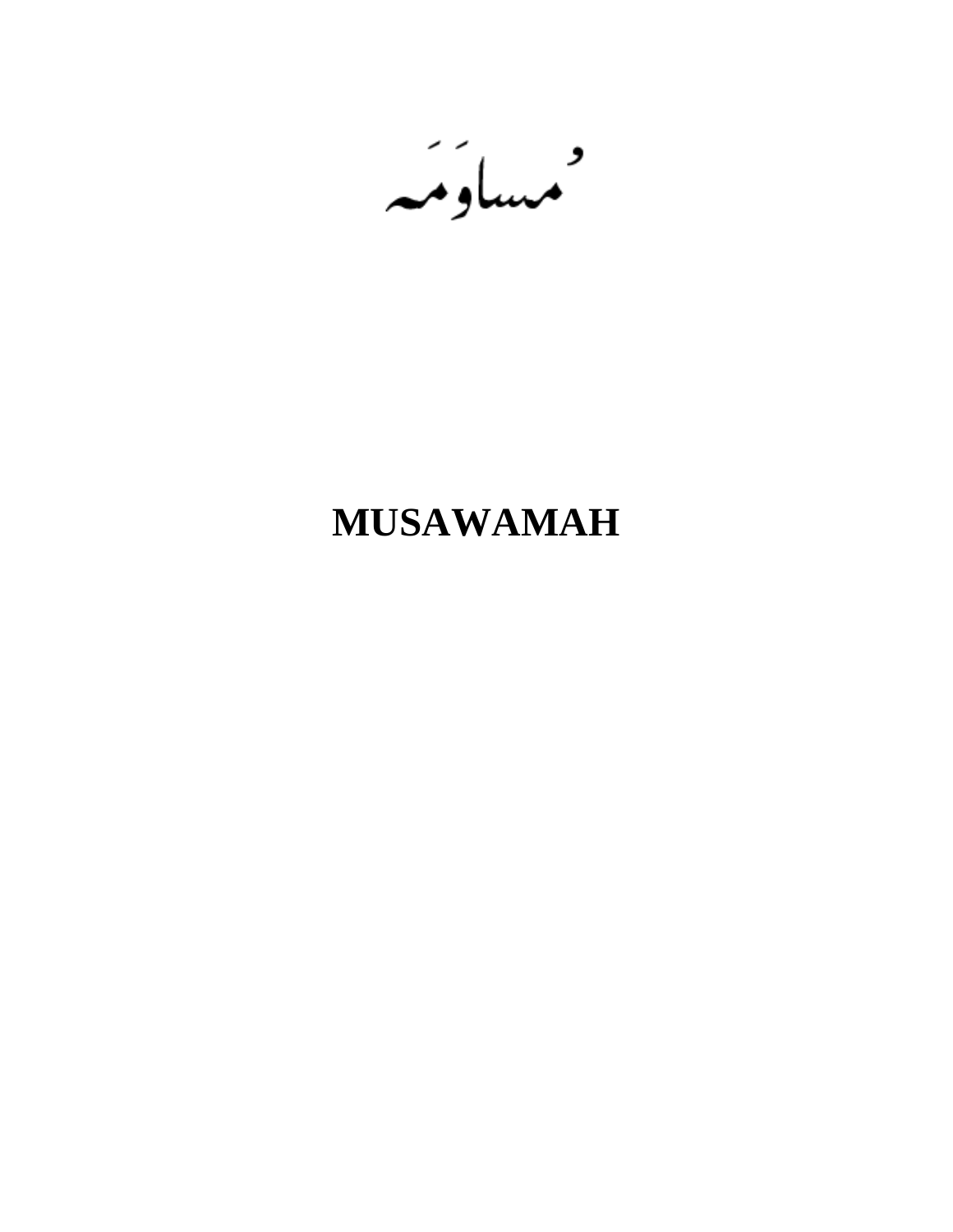## **THIS MUSAWAMAH FACILITY AGREEMENT**

(the "Agreement") is made at\_\_\_\_\_\_\_\_\_\_\_ on \_\_\_\_\_\_ day of \_\_\_\_\_\_ by and

#### **BETWEEN**

\_\_\_\_\_\_\_\_\_\_\_\_\_\_\_\_\_\_\_\_\_\_\_\_\_\_\_\_\_\_\_\_\_\_\_\_\_\_\_\_\_\_\_\_\_\_\_\_\_\_\_\_\_\_\_\_, (hereinafter referred to as the "Client" which expression shall where the context so permits mean and include its successors in interest and permitted assigns) of the one part

#### **AND**

\_\_\_\_\_\_\_\_\_\_\_\_\_\_\_\_\_\_\_\_\_\_\_\_\_\_\_\_\_\_\_\_\_\_\_\_\_\_\_\_\_\_\_\_\_\_\_\_\_\_\_\_\_\_\_\_, (hereinafter referred to as the "Modaraba" which expression shall where the context so permits mean and include its successors in interest and assigns) of the other part.

#### IT IS AGREED BY THE PARTIES as follows:

#### **1. PURPOSE AND DEFINITIONS**

**1.01** This Agreement sets out the terms and conditions upon and subject to which the Modaraba has agreed to purchase the Goods from time to time from the Suppliers and upon which the Modaraba has agreed to sell the same to the Client from time to time by way of Musawamah facility.

**1.02** In this Agreement, unless the context otherwise requires:

**"Ordinance"** means the Financial Modaraba (Recovery of Finances) Ordinance, 2001 or any statutory modification or re-promulgation thereof;

**"Agent"** means the person appointed under the terms of the Agency Agreement;

**"Agency Agreement"** means the Agency Agreement between the Modaraba and the person appointed as Agent (which may be the Client) as provided in the Musawamah Document #2:

**"Business Day"** means a day on which banks are open for normal business in Pakistan;

**"Contract Price"** means the price payable by the Client to the Modaraba for Goods as stipulated in Part-III of the Declaration (Musawamah Document # 5) to be issued by the Modaraba from time to time:

**"Declaration"** means Declaration as set out in Musawamah Document # 5;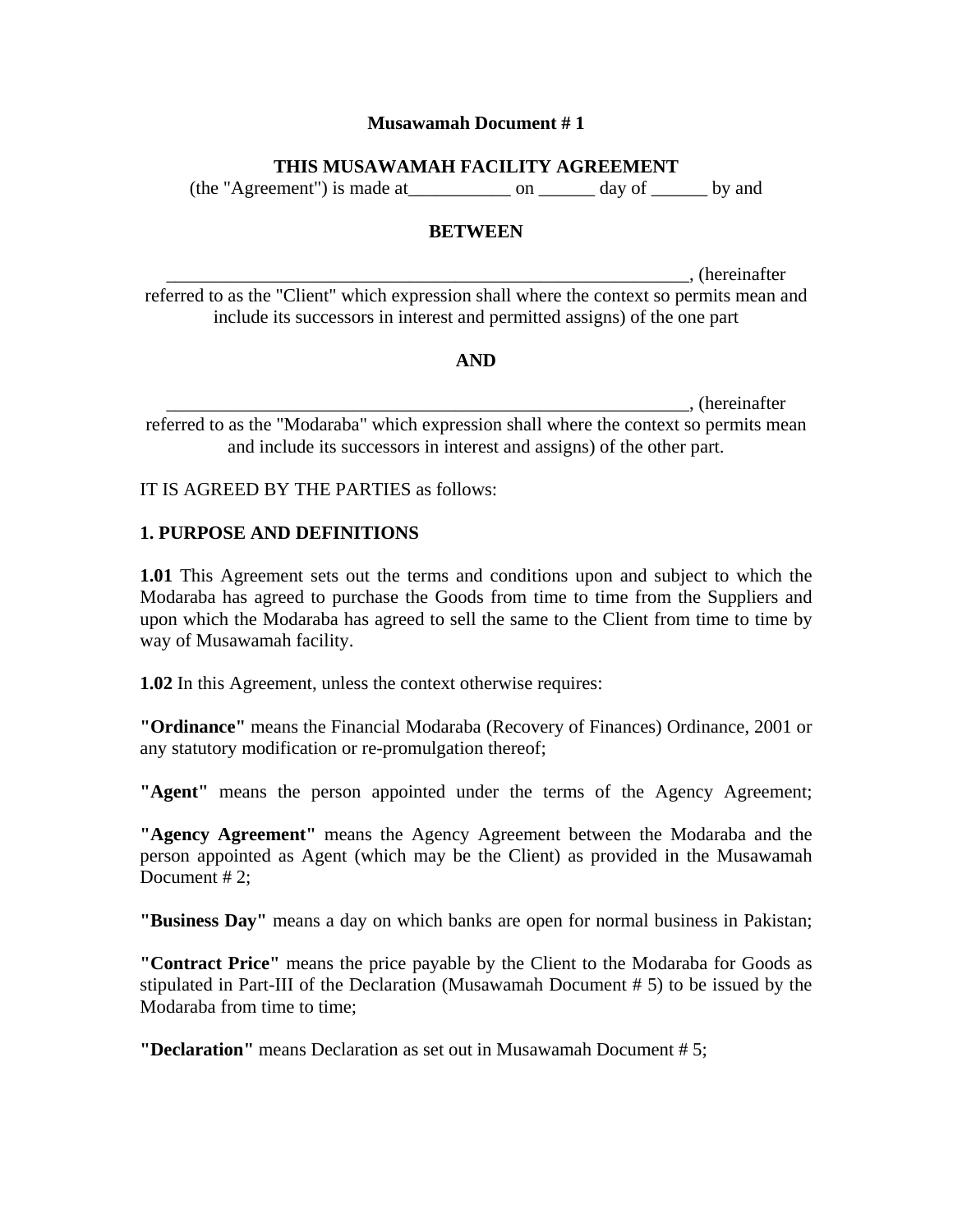**"Event of Default"** means any of the events or circumstances described in Clause 9 hereto;

**"Goods"** means the Goods as may be specified in the Purchase Requisition(s) to be issued by the Client from time to time;

**"Indebtedness"** means any obligation of the Client for the payment or any sum of money due or, payable under this Agreement;

**"License"** means any license, permission, authorization, registration, consent or approval granted to the Client for the purpose of or relating to the conduct of its business;

**"Lien"** shall mean any mortgage, charge, pledge, hypothecation, security interest, lien, right of set-off, contractual restriction (such as negative covenants) and any other encumbrance;

**"Ordinance"** means the Financial Modaraba (Recovery of Finances) Ordinance, 2001 or any statutory modification or re-promulgation thereof;

**"Payment Date"** or "Payment Dates" means the respective dates for the payment of the installments of the Contract Price or part thereof by the Client to the Modaraba as specified in Musawamah Document # 6 hereto, or, if such respective due date is not a Business Day, the next Business Day;

**"Profit"** means any part of the Contract Price which is not a part of the Cost Price;

**"Parties"** mean the parties to this Agreement;

**"Principal Documents"** means this Agreement, the Agency Agreement; and the Security Documents;

**"Promissory Note"** is defined in Clause 3.02 and is negotiable only at the face value, if required;

**"Prudential Regulations"** means Prudential Regulations for Modarabas or other regulations as are notified from time to time by SECP;

**"Purchase Requisition"** means a request from time to time by the Client to the Modaraba as per Musawamah Document # 3/1;

**"Security Documents"** and "Security" is defined in Clause 3;

**"Supplier"** means the supplier from whom the Modaraba acquires Title to the Goods;

**"Secured Assets"** means (insert description of assets in respect of which charge/mortgage may be created) offered as security by the Client;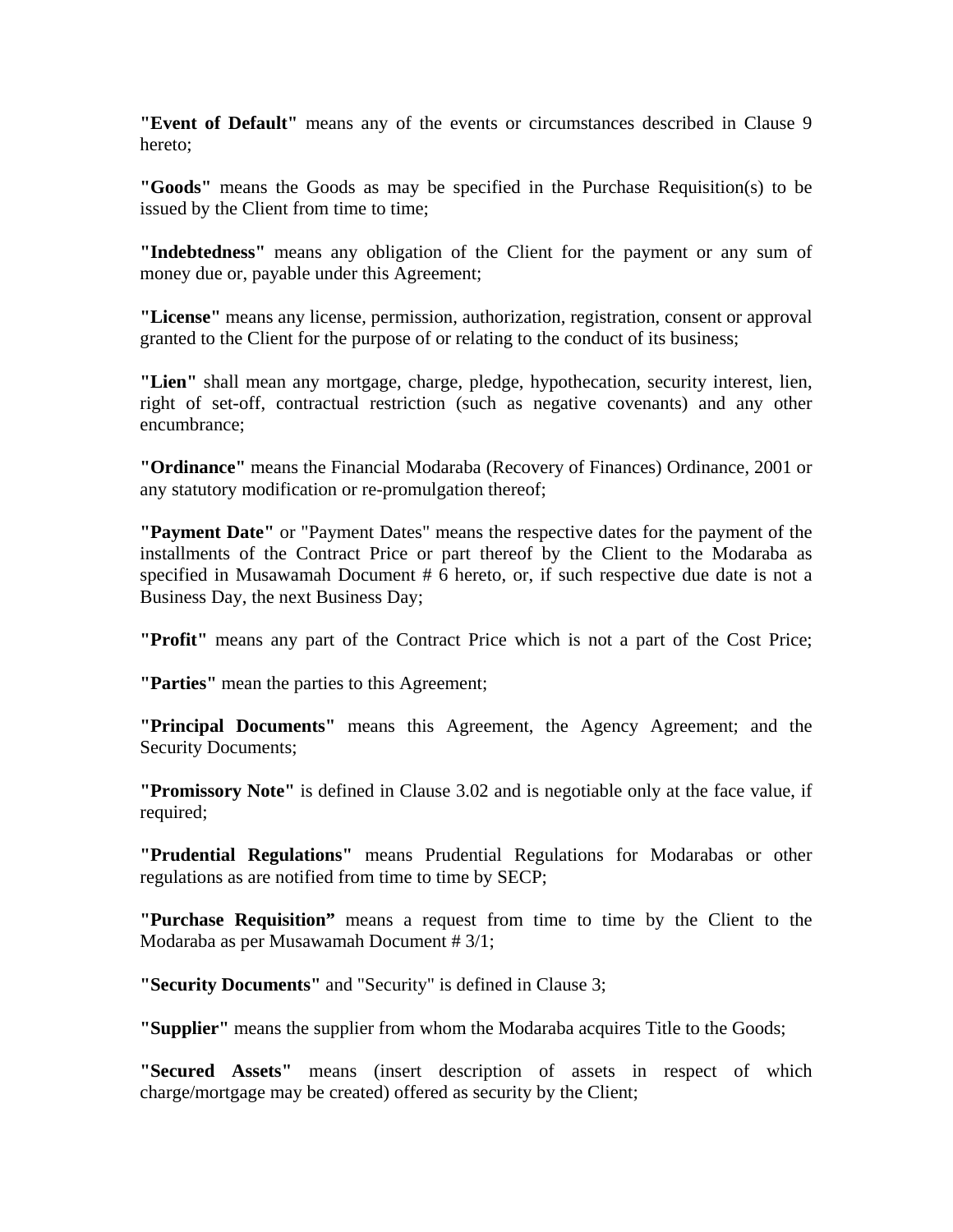**"Receipt"** means a confirmation by the Agent of the Modaraba, of receipt of funds by the Supplier for the supply of Goods Musawamah Document # 4.

**"Rupees"** or "Rs." means the lawful currency of Pakistan;

**"SECP"** means the Securities and Exchange Commission of Pakistan;

**"Title"** means such title or other interest in the Goods as the Modaraba receives from the Supplier;

**"Taxes"** includes all present and future taxes (including central excise duty and sales tax), levies, imposts, duties, stamp duties, penalties, fees or charges of whatever nature together with delayed payment charges thereon and penalties in respect thereof and "Taxation" shall be construed accordingly;

**"Value Date"** means the date on which the Cost Price will be disbursed by the Modaraba as stated in the Purchase Requisition.

**1.03** Clause headings and the table of contents are inserted for convenience of reference only and shall be ignored in the interpretation of this Agreement. In this Agreement, unless the context otherwise requires, references to Clauses and Musawamah Documents are to be construed as references to the clauses of, and Musawamah Documents to, this Agreement and references to this Agreement include its Musawamah Documents; words importing the plural shall include the singular and vice versa and reference to a person shall be construed as including references to an individual, firm, Modaraba, corporation, unincorporated body of persons or any state or any Agency thereof.

**1.04** The recitals herein above and Musawamah Documents to this Agreement shall form an integral part of this Agreement.

## **2. SALE AND PURCHASE OF THE GOODS**

**2.01** The Modaraba agrees to sell the Goods to the Client to a maximum Contract amount of Rs.\_\_\_\_\_\_\_\_\_\_\_\_\_\_\_ and the Client agrees to purchase the Goods from the Modaraba from time to time at the Contract Price. Upon receipt by the Modaraba of the Client's Purchase Requisition advising the Modaraba to purchase the Goods and make payment therefor, the Modaraba shall acquire the Goods either directly or through the Agent, the payment for which shall be made by the institution to the Supplier. The Receipt for such payment shall be acknowledged by the Client in his capacity as an Agent to the Modaraba, should he be so appointed as an Agent of the Modaraba. The said Receipt shall be substantially in a form given in Musawamah Document # 4.

**2.02.1** After the purchase of Goods by the Modaraba, the Client shall offer to purchase the Goods from the Modaraba at the Contract Price in the manner provided in the Part-II of the Declaration.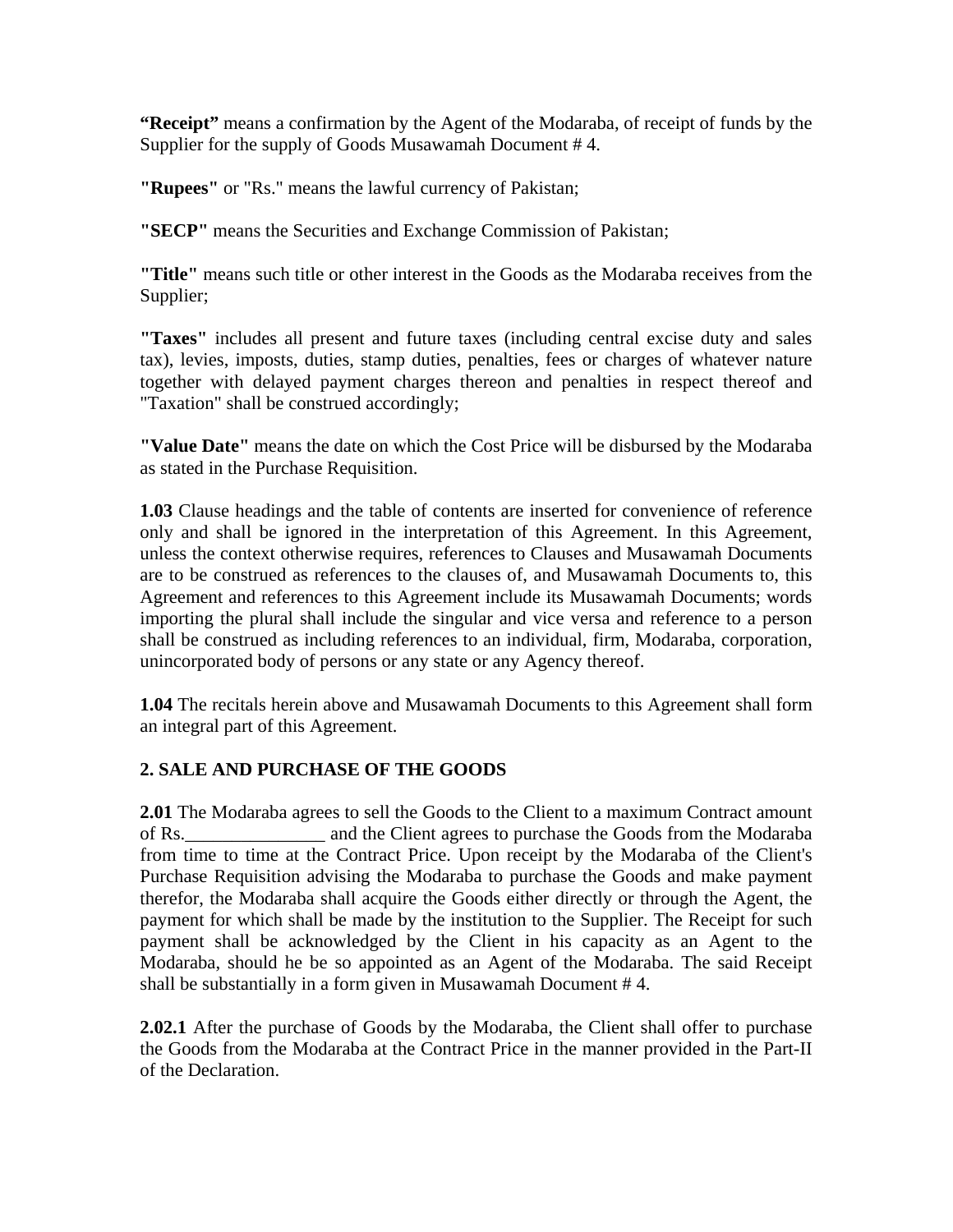**2.03** The Client shall purchase the Goods from the Modaraba after the Modaraba has beneficially acquired the Goods. The Musawamah purchase of the Client from the Modaraba shall be effected by the exchange of an offer and acceptance between the Client and the Modaraba. The Goods shall remain at the risk of the Modaraba until such time the client has accepted the offer made by the Modaraba as set out in the Appendix C of this Agreement, immediately after which, all risks in respect of the Goods shall be passed on to the Client.

OR (to be applicable if sale is being made from inventory of the institution)

**2.03** The Modaraba has agreed to sell the Goods to the Client and the Client has agreed to purchase the Goods from the Modaraba for the Contract Price. Upon receipt by the Modaraba of the Client's Purchase Requisition advising the Modaraba of its requirements, the Modaraba shall deliver the Goods to the client. The title of Goods shall stand transferred to the Client as per agreed terms of delivery.

#### **3. SECURITY**

**3.01** As security for the indebtedness of the Client under this Agreement, the Client shall:-

**(a)** Furnish to the Modaraba collateral(s)/security(ies), substantially in the form and substance attached hereto as Musawamah Document # 7;

**(b)** Execute such further deeds and documents as may from time to time be required by the Modaraba for the purpose of more fully securing and or perfecting the security created in favour of the Modaraba; and

**(c)** Create such other securities to secure the Client's obligations under the Principal Documents as the parties hereto, may by mutual consent agree from time to time.

(The above are hereinafter collectively referred to as the "Security").

**3.02** In addition to above, the Client shall execute a demand promissory note in favour of the Modaraba for the amount of the Contract Price (the "Promissory Note");

**(The Security and the Promissory Note are hereinafter collectively referred to as the "Security Documents").**

#### **4. FEES AND EXPENSES**

The Client shall pay to the Modaraba on demand within 15 days of such demand being made, all expenses (including legal and other ancillary expenses) incurred by the Modaraba in connection with the negotiation, preparation and execution of the Principal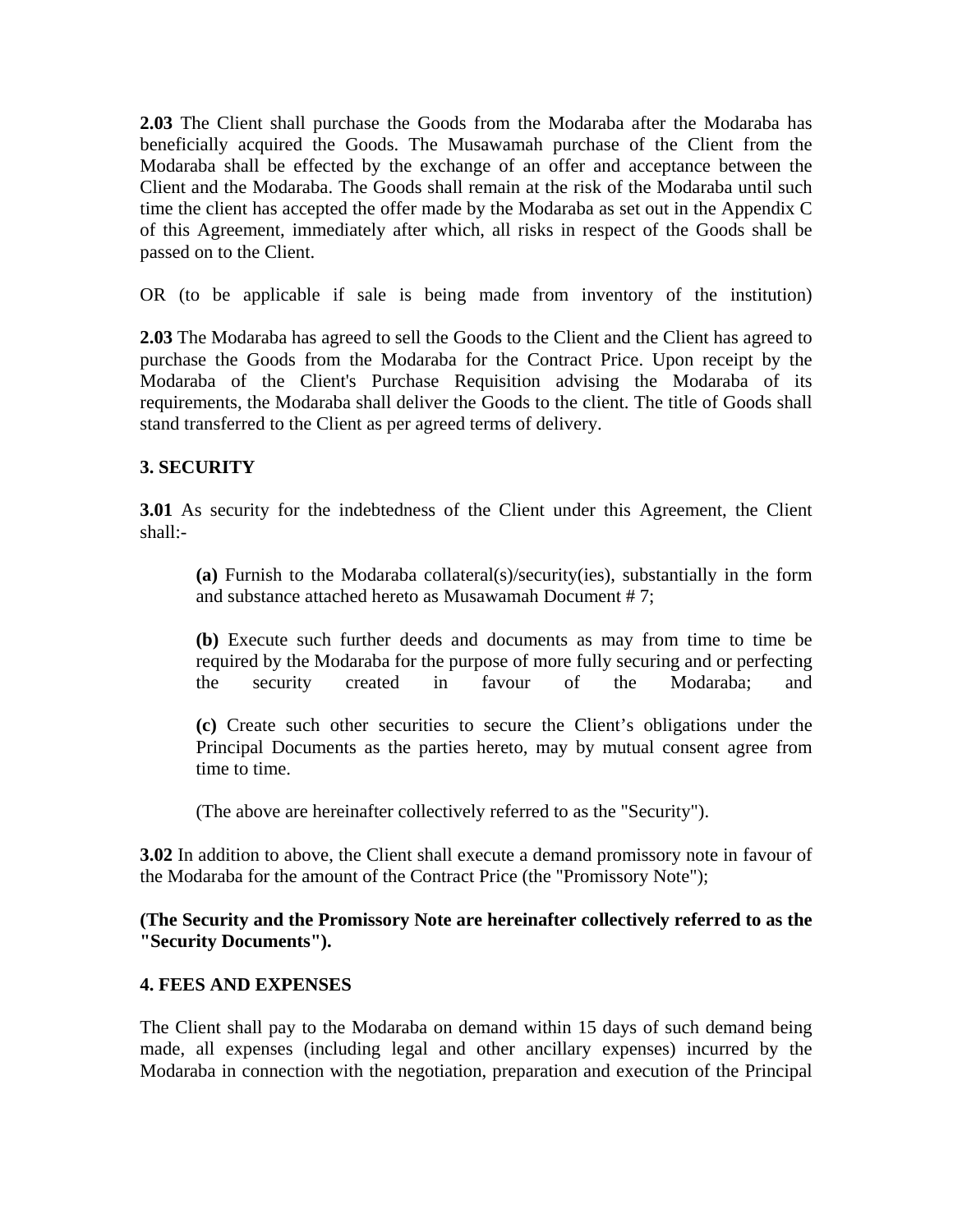Documents and of amendment or extension of or the granting of any waiver or consent under the Principal Documents.

### **5. PAYMENT OF CONTRACT PRICE**

**5.01** All payments to be made by the Client under this Agreement shall be made in full, without any set-off, roll over or counterclaim whatsoever, on the due date and when the due date is not a Business Day, the following Business Day and save as provided in Clause 5.02, free and clear of any deductions or withholdings, to a current account of the Modaraba as may be notified from time to time, and the Client will only be released from its payment obligations hereunder by paying sums due into the aforementioned account.

**5.02** If at any time the Client is required to make any non refundable and non-adjustable deduction or withholding in respect of Taxes from any payment due to the Modaraba under this Agreement, the sum due from the Client in respect of such payment shall be increased to the extent necessary to ensure that, after the making of such deduction or withholding, the Modaraba receives on the Payment Date, a net sum equal to the sum which it would have received had no such deduction or withholding been required to be made and the Client shall indemnify the Modaraba against any losses or costs incurred by the Modaraba by reason of any failure of the Client to make any such deduction or withholding. The Client shall promptly deliver to the Modaraba any receipts, certificates or other proof evidencing the amounts (if any) paid or payable in respect of any deduction or withholding as aforesaid.

#### **6. REPRESENTATIONS AND WARRANTIES**

The Client warrants and represents to the Modaraba that:

**a.** The execution, delivery and performance of the Principal Documents by the Client will not

**(i)** contravene any existing law, regulations or authorization to which the Client is subject

**(ii)** result in any breach of or default under any agreement or other instrument to which the Client is a party or is subject to, or

**(iii)** contravene any provision of the constitutive documents of the Client or any resolutions adopted by the board of directors or members of the Client;

**b.** The financial statements submitted together with the notes to the accounts and all contingent liabilities and assets that are disclosed therein represent a true and fair financial position of the business and to the best of the knowledge of the client, its directors and principal officers, there are no material omissions and/or mis-representations;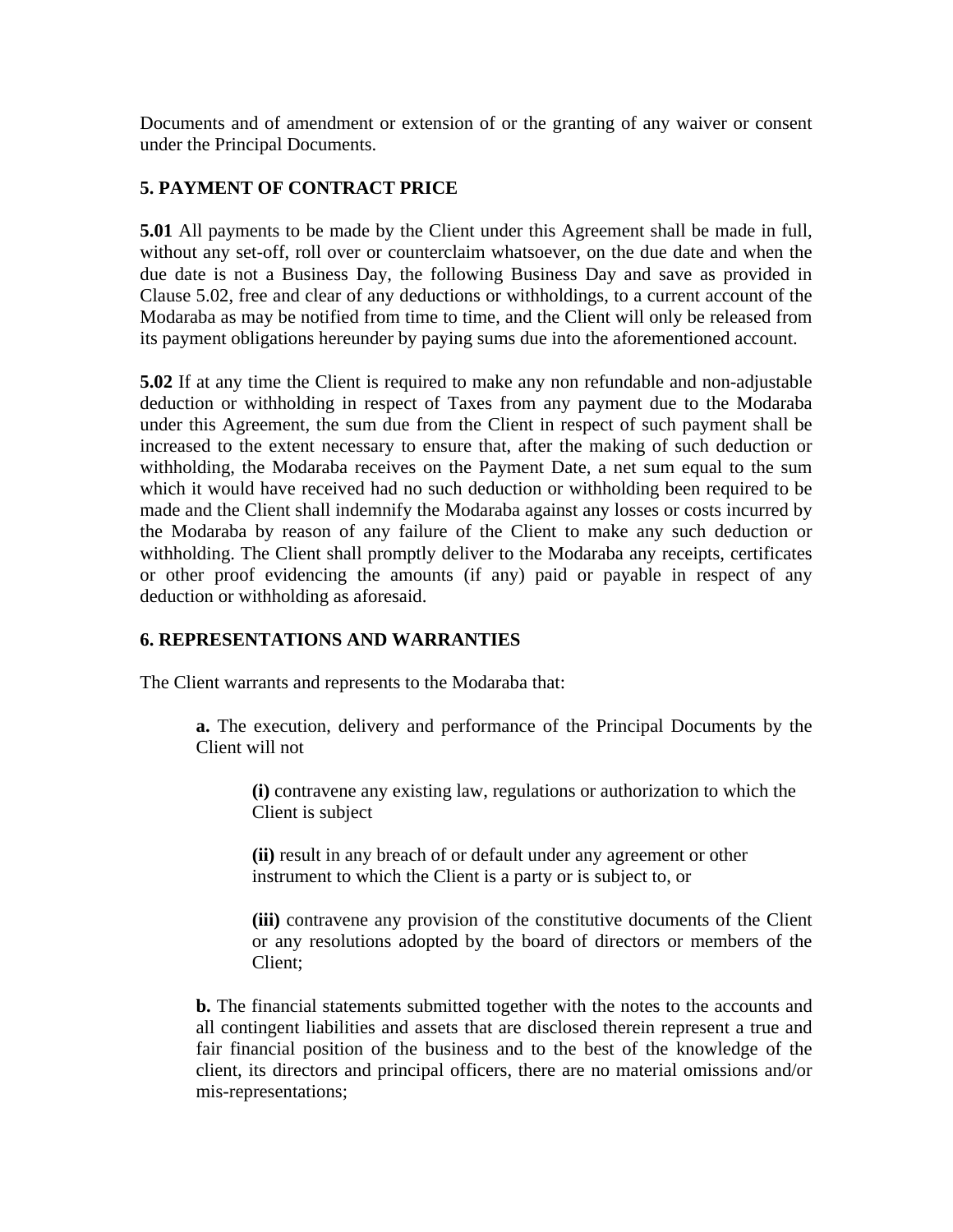**c.** All requisite corporate and regulatory approvals required to be obtained by the Client in order to enter into the Principal Documents are in full force and effect and such approvals permit the Client, inter alia, to obtain financial facilities under this Agreement and perform its obligations hereunder and that the execution of the Principal Documents by the Client and the exercise of its rights and performance of its obligations hereunder, constitute private and commercial acts done for private and commercial purposes;

**d.** No material litigation, arbitration or administrative proceedings is pending or threatened against the Client or any of its assets;

**e.** It shall inform the Modaraba within \_\_\_\_ business days of an event or happening which may have an adverse effect on the financial position of the company, whether such an event is recorded in the financial statements or not as per applicable International Accounting Standards.

#### **7. UNDERTAKING**

The Client covenants to and undertakes with the Modaraba that so long as the Client is indebted to the Modaraba in terms of this Agreement:

**a)** It shall inform the Modaraba of any Event of Default or any event, which with the giving of notice or lapse of time or both would constitute an Event of Default forthwith upon becoming aware thereof;

**b)** It shall provide to the Modaraba, upon written request, copies of all contracts, agreements and documentation relating to the purchase of the Goods;

**c)** The Client shall do all such things and execute all such documents which in the judgment of the Modaraba may be necessary to;

**(i)** enable the Modaraba to assign or otherwise transfer the liability of the Client in respect of the Contract Price to any creditor of the Modaraba or to any third party as the Modaraba may deem fit at its absolute discretion;

**(ii)** create and perfect the Security;

**(iii)** maintain the Security in full force and effect at all times including the priority thereof;

**(iv)** maintain, insure and pay all Taxes assessed in respect of the Secured Assets and protect and enforce its rights and title, and the rights of the Modaraba in respect of the Secured Assets, and;

**(v)** preserve and protect the Secured Assets. The Client shall at its own expense cause to be delivered to the Modaraba such other documentation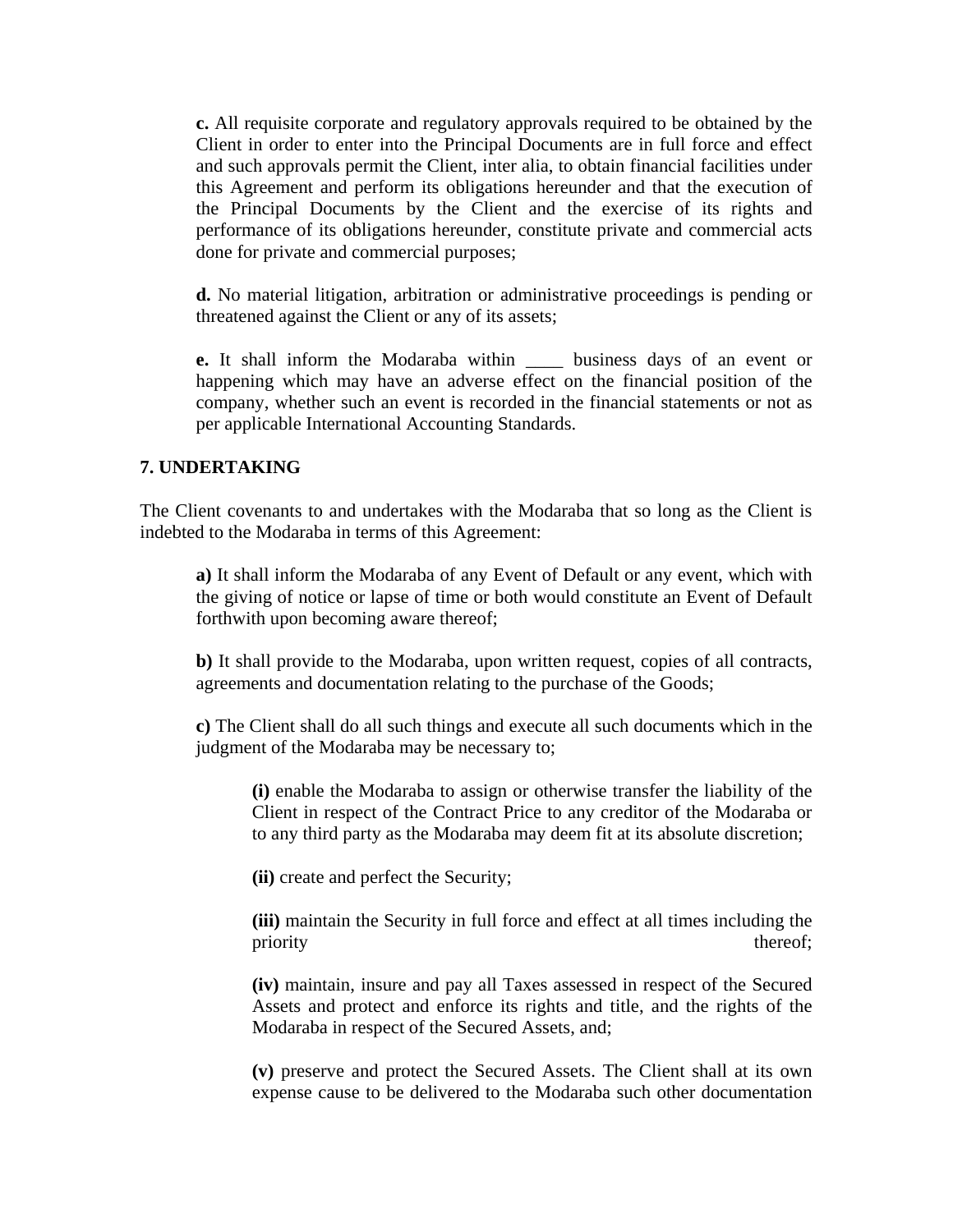and legal opinion(s) as the Modaraba may reasonably require from time to time in respect of the foregoing;

**d)** It will satisfactorily insure all its insurable assets with reputable companies offering protection under the Islamic concept of Takaful. The Secured Assets shall be comprehensively insured (with a reputable insurance company to the satisfaction of the Modaraba) against all insurable risks, which may include fire, arson, theft, accidents, collision, body and engine damage, vandalism, riots and acts of terrorism, and to assign all policies of insurance in favour of the Modaraba to the extent of the amount from time to time due under this Agreement, and to cause the notice of the interest of the Modaraba to be noted on the policies of insurance, and to punctually pay the premium due for such insurances and to contemporaneously therewith deliver the premium receipts to the Modaraba. Should the Client fail to insure or keep insured the Secured Assets and/or to deliver such policies and premium receipts to the Modaraba, then it shall be lawful for the Modaraba, but not obligatory, to pay such premia and to keep the Secured Assets so insured and all cost charges and expenses incurred by it for the purpose shall be charged to and paid by the Client as if the same were part of the Indebtedness. The Client expressly agrees that the Modaraba shall be entitled to adjust, settle or compromise any dispute with the insurance company(ies) and the insurance arising under or in connection with the policies of insurance and such adjustments/compromises or settlements shall be binding on the Client and the Modaraba shall be entitled to appropriate and adjust the amount, if any received, under the aforesaid policy or policies towards part or full satisfaction of the Client's indebtedness arising out of the above arrangements and the Client shall not raise any question or objection that larger sums might or should have been received under the aforesaid policy nor the Client shall dispute its liability(ies) for the balance remaining due after such payment/adjustment;

**e)** Except as required in the normal operation of its business, the Client shall not, without the written consent of the Modaraba, sell, transfer, lease or otherwise dispose of all or a sizeable part of its assets, or undertake or permit any merger, consolidation, dismantling or re organization which would materially affect the Client's ability to perform its obligations under any of the Principal Documents;

**f)** The Client shall not (and shall not agree to), except with the written consent of the Modaraba, create, incur, assume or suffer to exist any Lien whatsoever upon or with respect to the Secured Assets and any other assets and properties owned by the Client which may rank superior, pari passu or inferior to the security created or to be created in favour of the Modaraba pursuant to the Principal Documents;

**g)** It shall forthwith inform the Modaraba of: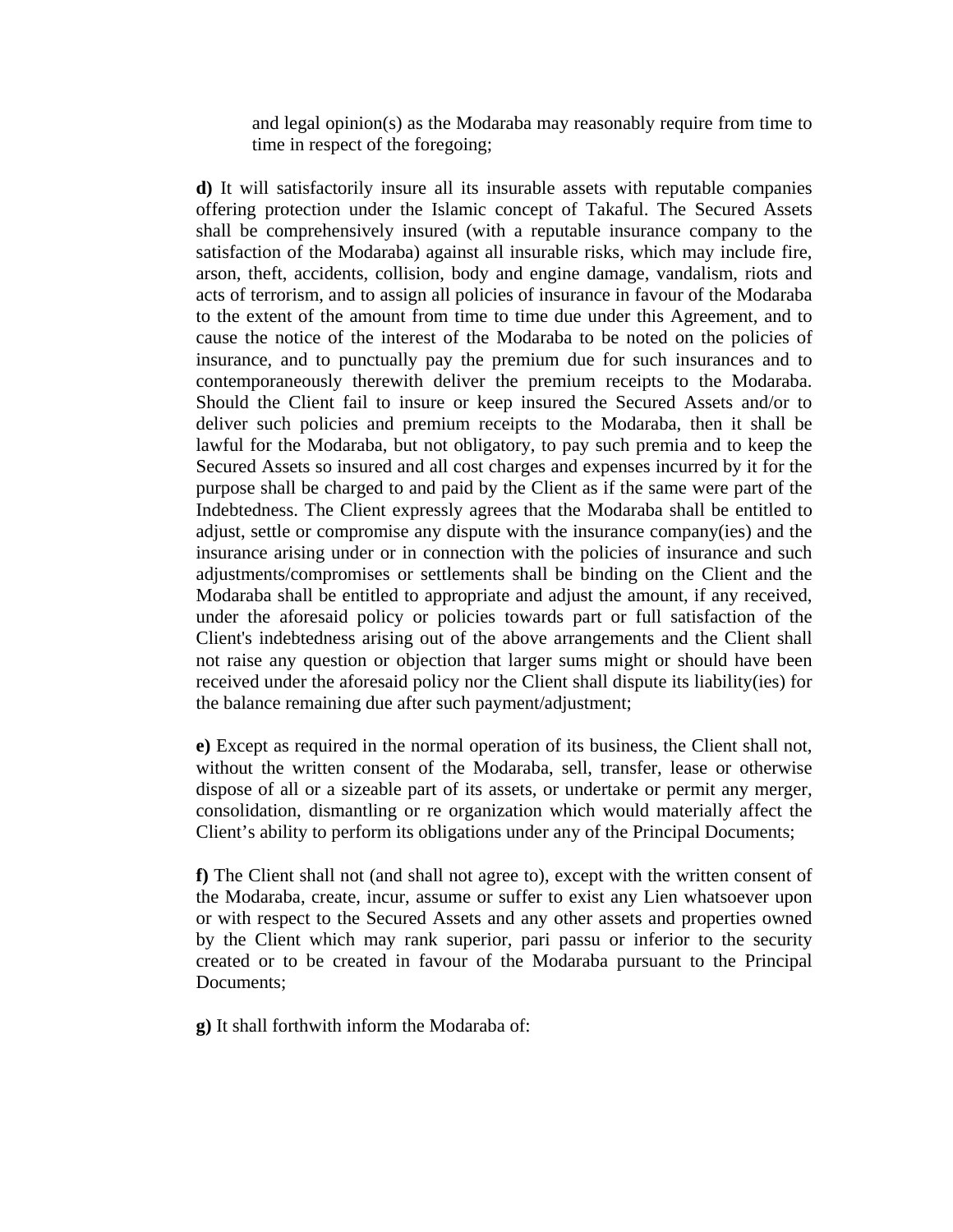**i)** event or factor, any litigation or proceedings pending or threatened against the Client which could materially and adversely affect or be likely to materially and adversely affect:

**(a)** the financial condition of the Client;

**(b)** business or operations of the Client; and

**(c)** the Client's ability to meet its obligations when due under any of the Principal Documents;

**ii)** Any change in the directors of the Client;

**iii)** Any actual or proposed termination, rescission, discharge (otherwise than by performance), amendment or waiver or indulgence under any material provision of any of the Principal Documents;

**iv)** Any material notice or correspondence received or initiated by the Client relating to the License, consent or authorization necessary for the performance by the Client of its obligations under any of the Principal Documents

#### **8. CONDITIONS PRECEDENT**

**8.01** The obligation of the Modaraba to pay the Cost Price shall be subject to the receipt by the Modaraba (in form and substance acceptable to the Modaraba) at least \_\_\_ Business Days prior to the Value Date of:

**a)** Documentary evidence that:

**i)** This Agreement and the Agency Agreement (should the Modaraba appoint the Client as its Agent) have been executed and delivered by the Client;

**ii)** The Client's representatives are duly empowered to sign the Principal Documents for and on behalf of the Client and to enter into the covenants and undertakings set out herein or which arise as a consequence of the Client entering into the Principal Documents;

**iii**) The Client has taken all necessary steps and executed all documents required under or pursuant to the Principal Documents or any documents creating or evidencing the Security in favour of the Modaraba and has perfected the Security as required by the Modaraba.

**b)** Certified copy of the Memorandum and Articles of Association of the Client.

**c**) Certified copies of the Client's audited financial statements for the last \_\_\_\_\_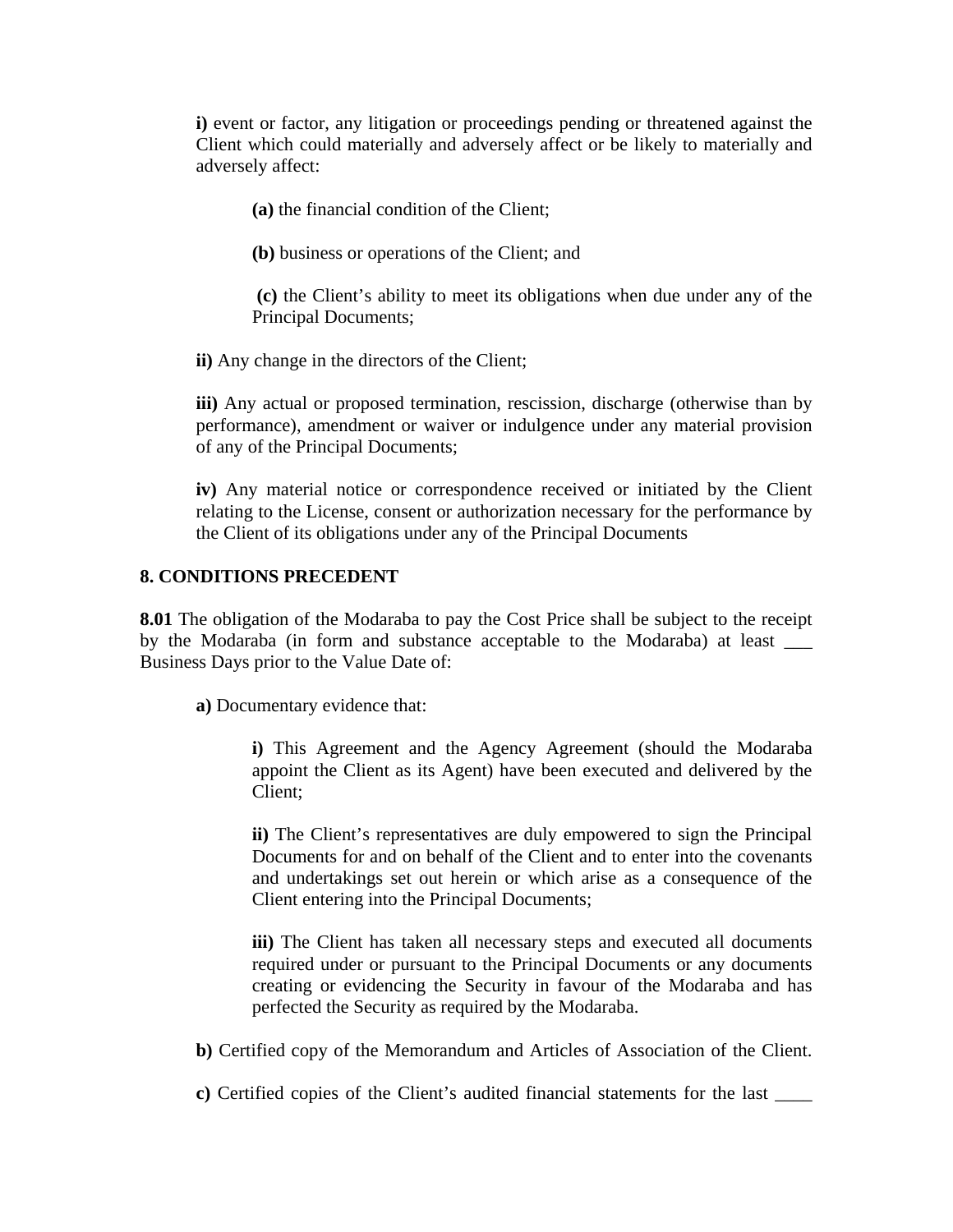years

**d)** The Purchase Requisition.

**8.02** The obligation of the Modaraba to pay the Cost Price on the Value Date shall be further subject to the fulfillment of the following conditions (as shall be determined by the Modaraba in its sole discretion):

**a)** The payment of Cost Price by the Modaraba to the Supplier on the Value Date shall not result in any breach of any law or existing agreement;

**b)** The Security has been validly created, perfected and is subsisting in terms of this Agreement;

**c)** The Modaraba has received such other documents as it may reasonably require in respect of the payment of the Cost Price;

**d)** No event or circumstance which constitutes or which with the giving of notice or lapse of time or both, would constitute an Event of Default shall have occurred and be continuing or is likely to occur and that the payment of the Cost Price shall not result in the occurrence of any Event of Default;

**e)** Delivery by the Client to the Modaraba of a true and complete extract of all relevant parts of the minutes of a duly convened meeting of its Board of Directors approving the Principal Documents and granting the necessary authorizations for entering into, execution and delivery of the Principal Documents which shall be duly signed and certified by the person authorized by the Board for this purpose;

**f)** All fees, commission, expenses required to be paid by the Client to the Modaraba have been received by the Modaraba.

**8.03** Any condition precedent set forth in this Clause 8 may be waived and or modified by the mutual written consent of the parties hereto.

## **9. EVENTS OF DEFAULT**

**9.01** There shall be an Event of Default if in the opinion of the Modaraba

**(a)** Any representation or warranty made or deemed to be made or repeated by the Client in or pursuant to the Principal Documents or in any document delivered under this Agreement is found to be incorrect;

**(b)** Any Indebtedness of the Client to the Modaraba in excess of Rs. (Rupees

\_\_\_\_ only) is not paid when due or becomes due or capable of being declared due prior to its stated maturity;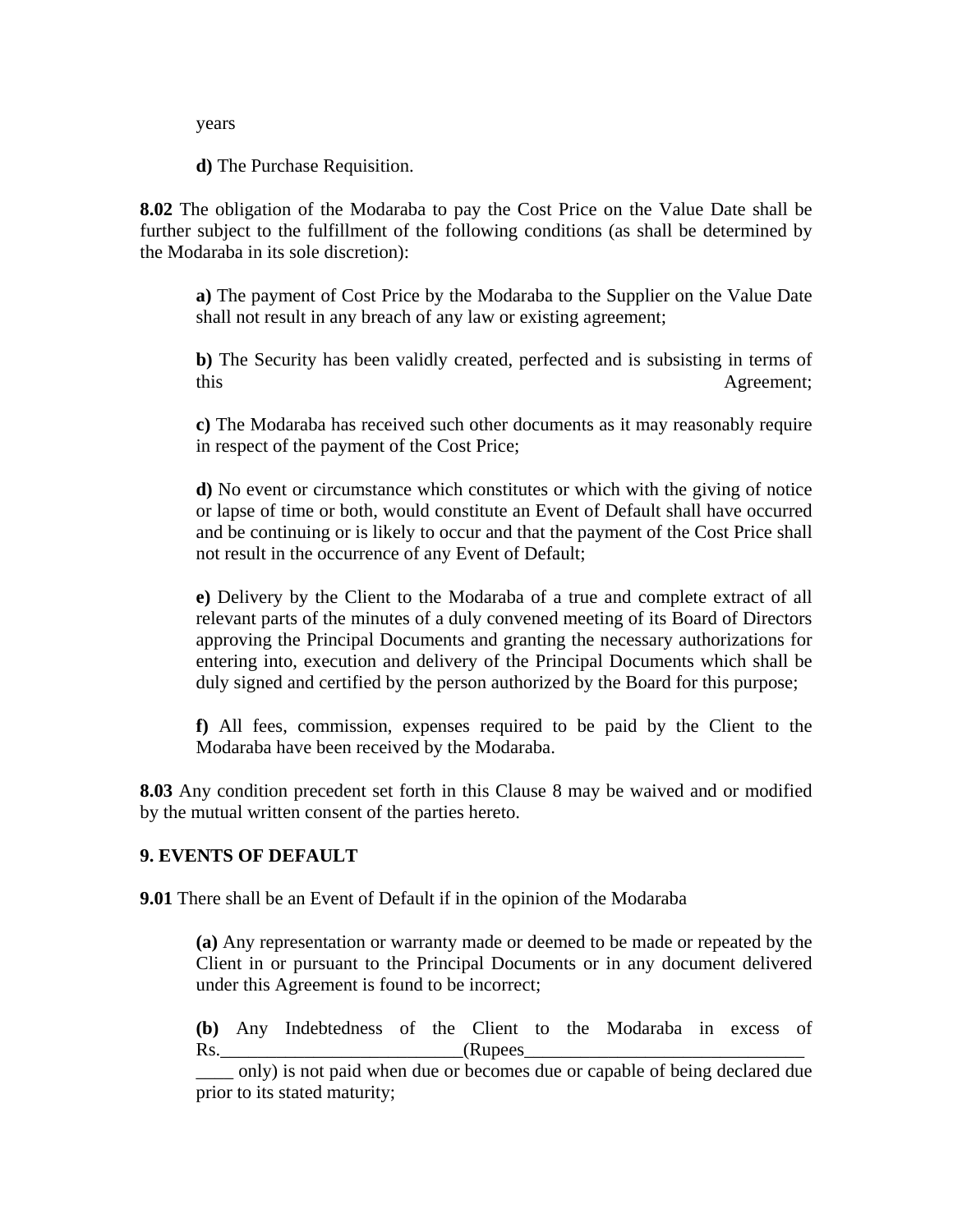**9.02** Notwithstanding anything contained herein, the Modaraba may without prejudice to any of its other rights, at any time after the happening of an Event of Default by notice to the Client declare that entire amount by which the Client is indebted to the Modaraba shall forthwith become due and payable.

## **10. PENALTY**

**10.1** Where any amount is required to be paid by the Client under the Principal Documents on a specified date and is not paid by that date, or an extension thereof, permitted by the Modaraba without any increase in the Contract Price, the Client hereby undertakes to pay directly to the Charity Fund, constituted by the Modaraba, a sum calculated @ ------% per annum for the entire period of default, calculated on the total amount of the obligations remaining un-discharged. The Charity Fund shall be used at the absolute discretion of the Modaraba, exclusively for the purposes of approved charity.

**10.2** In case

**(i)** ) any amount(s) referred to in clause 10.01 above, including the amount undertaken to be paid directly to the Charity Fund, by the Client, is not paid by him, or

**(ii)** the Client delays the payment of any amount due under the Principal Documents and/ or the payment of amount to the Charity Fund as envisaged under Clause 10.01 above, as a result of which any direct or indirect costs are incurred by the Modaraba, the Modaraba shall have the right to approach a competent Court

**(iii)** for recovery of any amounts remaining unpaid as well as

**(iv)** for imposing of a penalty on the Client. In this regard the Client is aware and acknowledges that notwithstanding the amount paid by the Client to the Charity Fund of the Modaraba, the Court has the power to impose penalty, at its discretion, and from the amount of such penalty, a smaller or bigger part, depending upon the circumstances, can be awarded as solatium to the Modaraba, determined on the basis of direct and indirect costs incurred, other than the opportunity cost.

## **11. INDEMNITIES**

The Client shall indemnify the Modaraba against any expense which the Modaraba shall prove as rightly incurred by it as a consequence of :

**(i)** the occurrence of any Event of Default,

**(ii)** the purchase and sale of Goods or any part thereof by the Client or the ownership thereof, and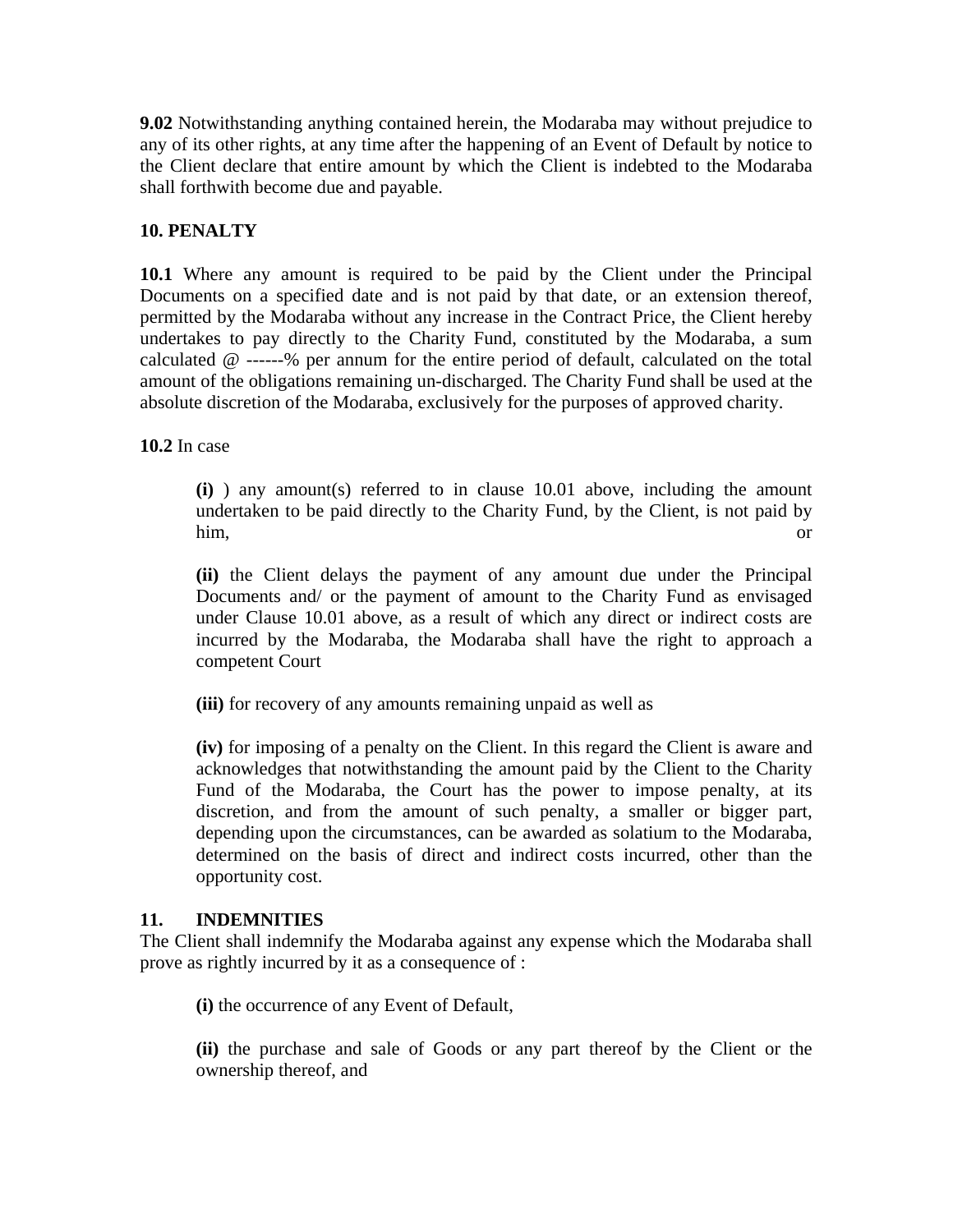**(iii)** any mis-representation.

## **12. SET-OFF**

The Client authorizes the Modaraba to apply any credit balance to which the Client is entitled or any amount which is payable by the Modaraba to the Client at any time in or towards partial or total satisfaction of any sum which may be due or payable from the Client to the Modaraba under this Agreement.

## **13. ASSIGNMENT**

**13.01** This Agreement shall be binding upon and inure to the benefit of and be enforceable by the Modaraba, the Client, and respective successors permitted assigns and transferees of the parties hereto, provided that the Client shall not assign or transfer any of its rights or obligations under this Agreement without the written consent of the Modaraba. The Modaraba may assign all or any part of its rights or transfer all or any part of its obligations and/or commitments under this Agreement to any Modaraba, or other person. The Client shall not be liable for the costs of the assignment and/or transfer of commitments hereunder by the Modaraba. If the Modaraba assigns all or any part of its rights or transfers all or any part of its obligations and commitments as provided in this Clause, all relevant references in this Agreement to the Modaraba shall thereafter be construed as a reference to the Modaraba and/or its assignee(s) or transferee(s) (as the case may be) to the extent of their respective interests.

**13.02** The Modaraba may disclose to a potential assignee or transferee or to any other person who may propose entering into contractual relations with the Modaraba in relation to this Agreement such information about the Client as the Modaraba shall consider appropriate.

## **14. FORCE MAJEURE**

Any delays in or failure by a Party hereto in the performance hereunder if and to the extent it is caused by the occurrences or circumstances beyond such Party's reasonable control, including but not limited to, acts of God, fire, strikes or other labor disturbances, riots, civil commotion, war (declared or not) sabotage, any other causes, similar to those herein specified which cannot be controlled by such Party. The Party affected by such events shall promptly inform the other Party of the occurrence of such events and shall furnish proof of details of the occurrence and reasons for its non-performance of whole or part of this Agreement. The parties shall consult each other to decide whether to terminate this Agreement or to discharge part of the obligations of the affected Party or extend its obligations on a best effort and on an arm's length basis.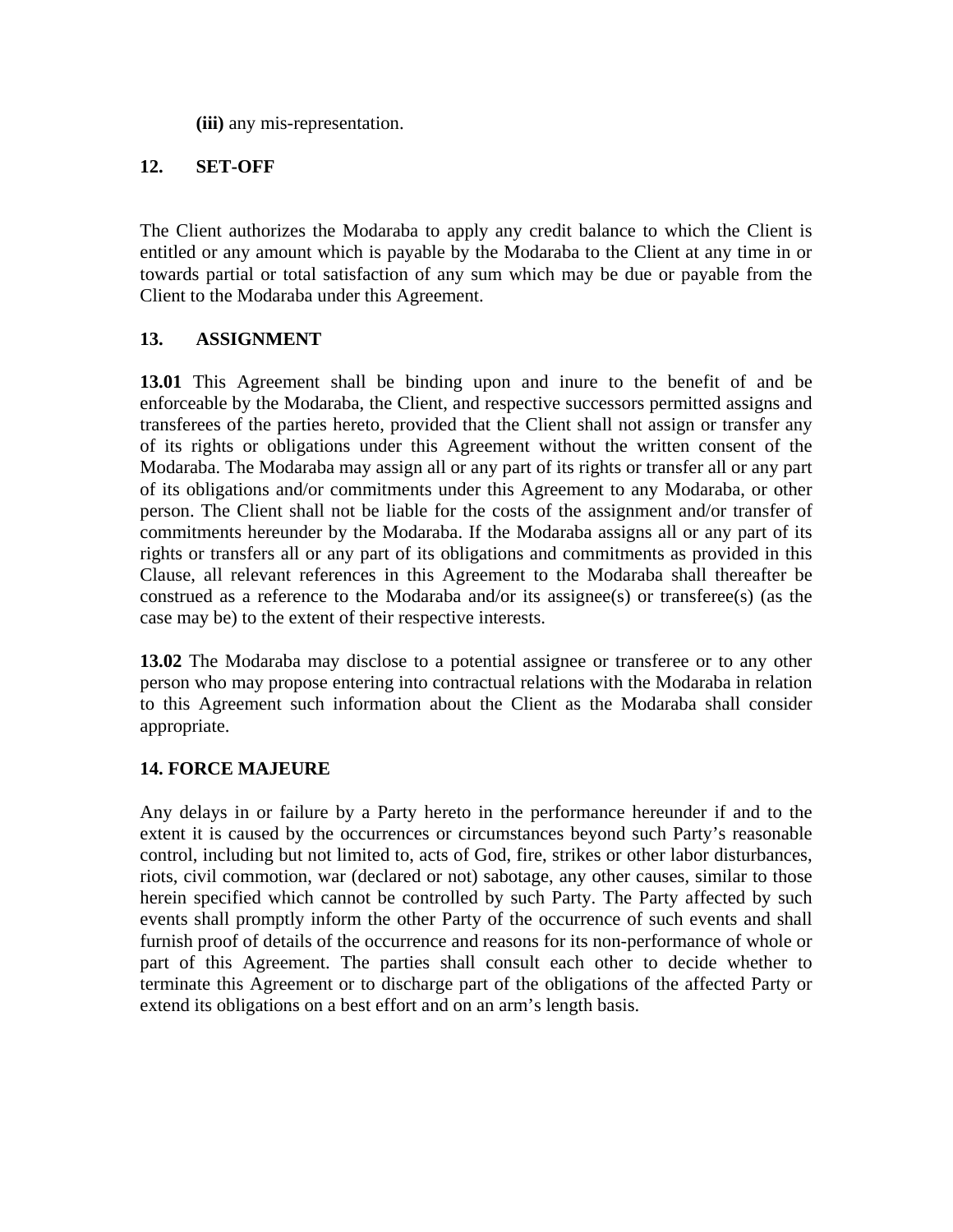#### **15. GENERAL**

**15.01** No failure or delay on the part of the Modaraba to exercise any power, right or remedy under this Agreement shall operate as a waiver thereof nor a partial exercise by the Modaraba of any power, right or remedy preclude any other or further exercise thereof or the exercise of any other power right or remedy. The remedies provided in this Agreement are cumulative and are not exclusive of any remedies provided by law;

**15.02** This Agreement represents the entire agreement and understanding between the Parties in relation to the subject matter and no amendment or modification to this Agreement will be effective or binding unless it is in writing, signed by both Parties and refers to this Agreement;

**15.03** This Agreement is governed by and shall be construed in accordance with Pakistan law. All competent courts at \_\_\_\_\_\_\_\_\_ shall have the non-exclusive jurisdiction to hear and determine any action, claim or proceedings arising out of or in connection with this Agreement.

**15.04** Nothing contained herein shall prejudice or otherwise affect the rights and remedies that may otherwise be available under law to the parties.

**15.05** Any reconstruction, division, re-organization or change in the constitution of the Modaraba or its absorption in or amalgamation with any other person or the acquisition of all or part of its undertaking by any other person shall not in any way prejudice or affect its rights hereunder.

**15.06** The two parties agree that any notice or communication required or permitted by this agreement shall be deemed to have been given to the other party seven days after the same has been posted by registered mail or the next Business Day if given by a facsimile message to telex or by any other electronic means, or the next Business Day as counted from the date of delivery if delivered by courier mail;

**15.07** This agreement may be amended or any term or condition waived only in writing executed by persons duly authorized, provided that no term or condition which has the effect of materiality altering the agreement or which is otherwise repugnant to Shariah shall be added, deleted or waived.

**IN WITNESS WHEREOF**, the Parties to this Agreement have caused this Agreement to be duly executed on the date and year first aforementioned.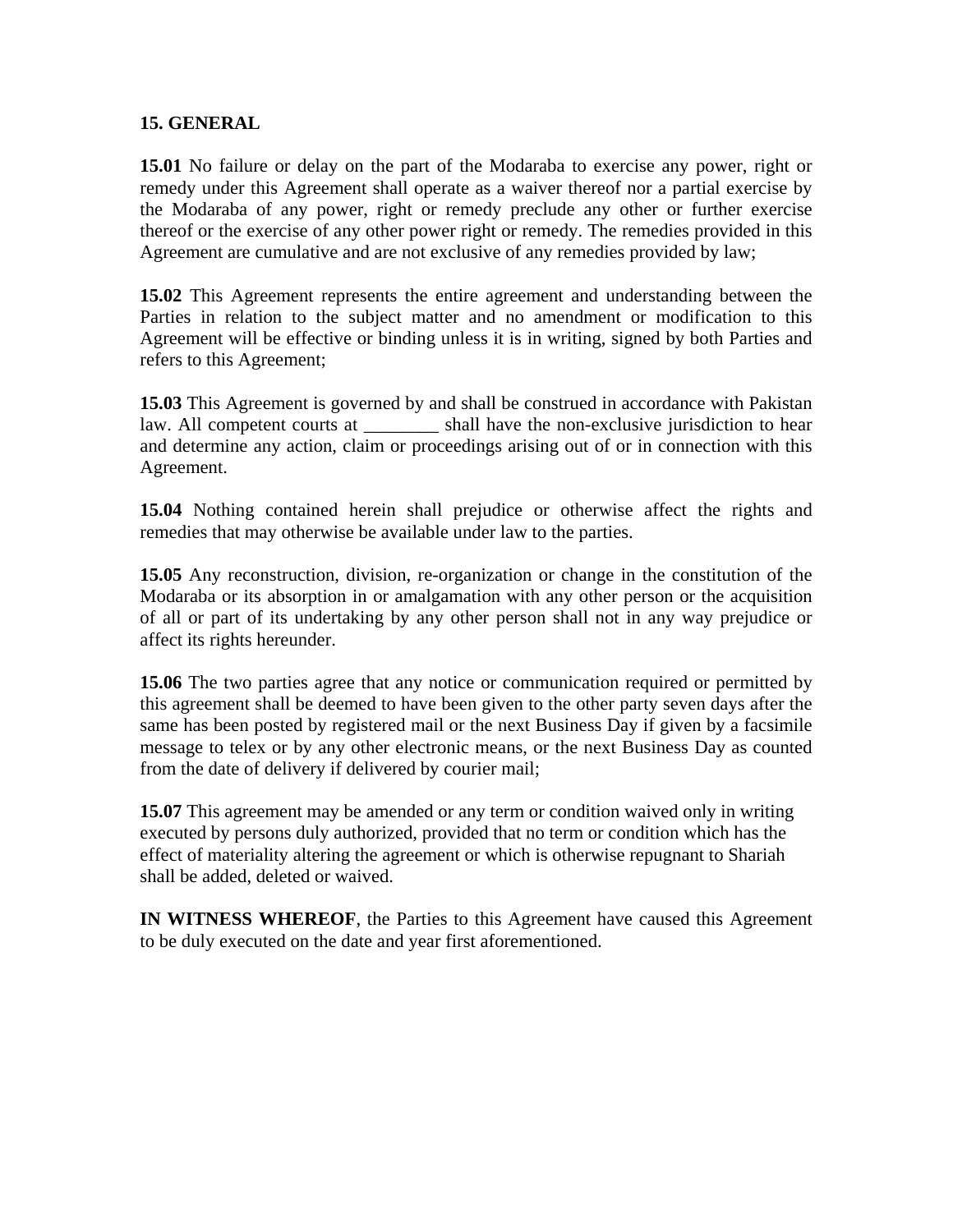## **AGENCY AGREEMENT (If Required)**

With reference to the Musawamah Facility Agreement dated \_\_\_\_\_\_\_\_\_\_\_\_\_\_\_\_\_\_, we hereby confirm our agreement to appoint you as our Agent to acquire for our account and benefit goods of the description to be specified in the purchase requisition which shall be issued from time to time, under the following terms and conditions;

**1.** As an Agent of the Institution, you will be responsible to receive the Goods directly from the Supplier (s) from time to time in terms of Purchase Requisition(s) to be duly endorsed by the Institution and provide us a declaration confirming acquisition thereof, alongwith a statement containing relevant details including place of storage.

**2.** At your request, we will effect payment(s) directly to the Supplier(s) nominated by you, for the Goods to be specified in the Purchase Requisition. All Purchase Requisitions shall be accompanied by quotation(s) from the Supplier(s). All payments to Supplier(s) shall be evidenced by a Receipt to be signed by you, in your capacity as an Agent of the Institution.

**3.** In case of failure on your part to:-

**a)** acquire goods in terms of this agreement and to refund, in consequence, the amount paid by us (the Institution) therefore, and/or

**b)** repay the amount, if any, due from you upon a notice of revocation, if any, served by you in the manner provided hereunder;

You shall become liable to pay a penalty to the institution by credit to a special Account, separately maintained by the institution, an amount which shall be 5% over the rate announced by SBP for providing short term accommodation to commercial banks, as on the date of such default by you. This amount will be calculated on the entire amount due from you, under this Agency Agreement and for the entire period for which the default subsists. The amount of such penalty shall be utilized by the institution only for the purposes of charity, in its absolute discretion.

**4.** The Institution shall have the authority, in its absolute discretion to refuse the disbursement of funds or to revoke this Agency Agreement at any time., subject to a notice in writing served given at least 07 days prior to revocation.

**5.** You may revoke this Agency Agreement by giving a notice in writing of at least 07 days prior to the date of intended revocation, provided that any amount due by you to the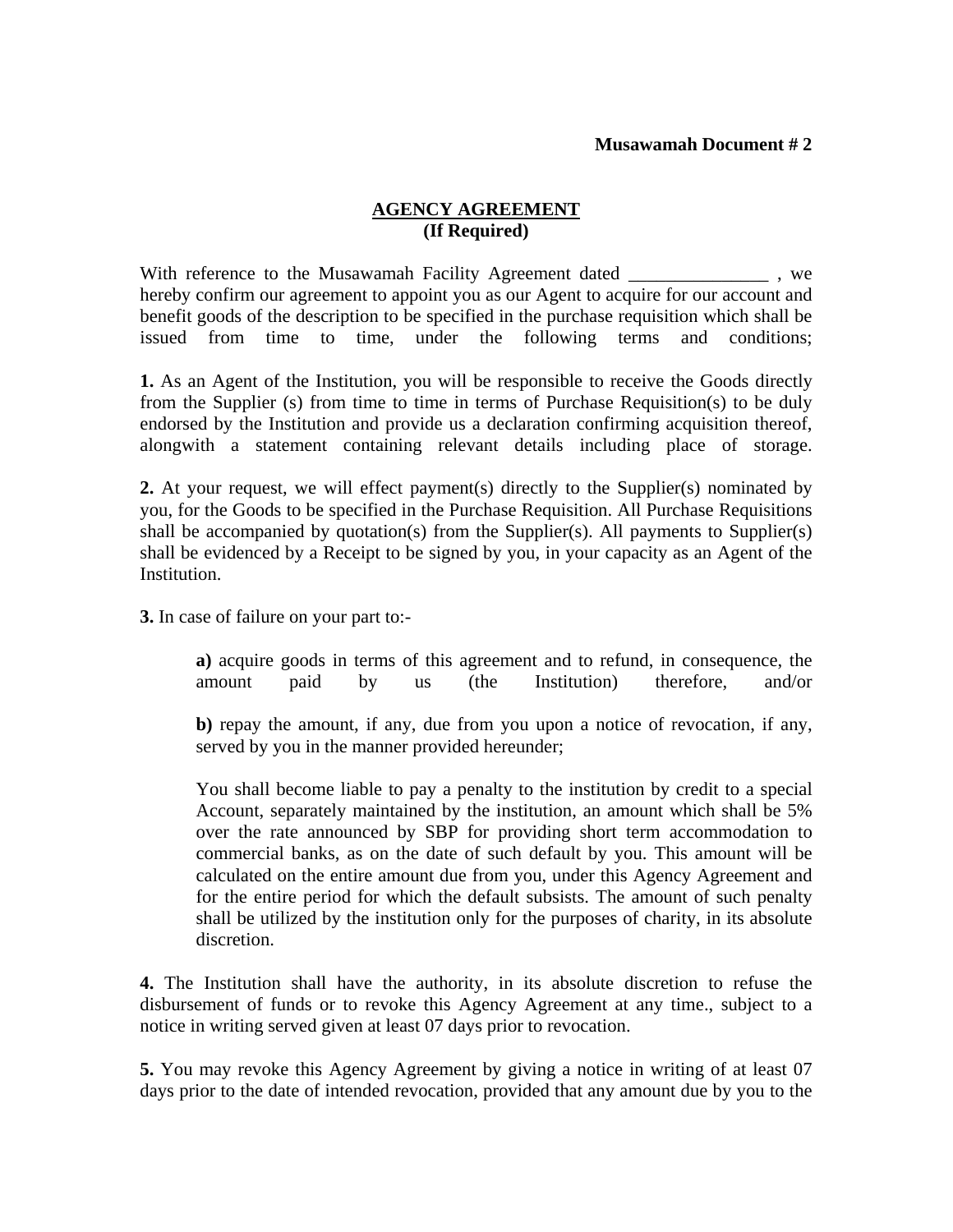Institution shall become payable immediately and until such time that any such amount due from you has been discharged in full, this agreement shall not be deemed to have been revoked.

**6.** This Agency Agreement shall remain in force until revoked and shall be governed by the prevailing laws of Pakistan and the Musawamah Facility Agreement dated Any dispute between the parties shall be submitted to a Court/Tribunal of competent jurisdiction in \_\_\_\_\_\_\_\_\_\_.

Kindly signify your acceptance of the foregoing terms and conditions by signing the duplicate.

For and on behalf of (insert name of the Institution)

#### \_\_\_\_\_\_\_\_\_\_\_\_\_\_\_\_\_\_\_\_\_\_\_\_\_\_\_ **AUTHORISED SIGNATORY OF THE INSTITUTION AGREED AND ACCEPTED**

For and on behalf of [insert name]

\_\_\_\_\_\_\_\_\_\_\_\_\_\_\_\_\_\_\_\_\_\_\_\_\_\_\_\_\_

## **AUTHORISED SIGNATORY OF THE AGENT**

**WITNESSES:**

1.

\_\_\_\_\_\_\_\_\_\_\_\_\_\_\_\_ 2. \_\_\_\_\_\_\_\_\_\_\_\_\_\_\_\_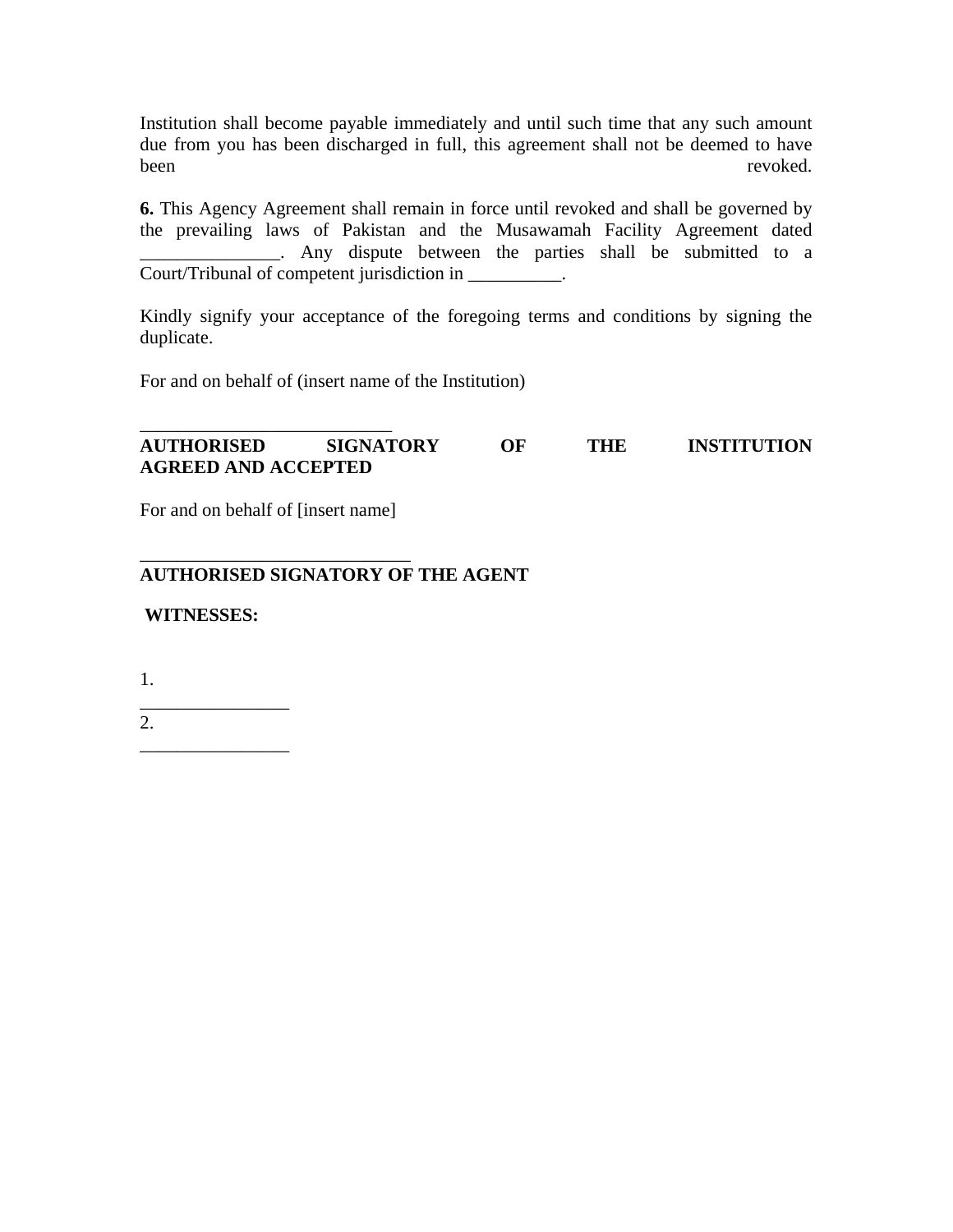## **PURCHASE REQUISITION**

| S. No. |  |
|--------|--|
| Date:  |  |

To:

\_\_\_\_\_\_\_\_\_\_\_\_\_\_\_\_\_\_\_\_ [Insert name and address of the Modaraba]

Dear Sirs,

 $\overline{\phantom{a}}$  , where the contract of the contract of the contract of the contract of the contract of the contract of the contract of the contract of the contract of the contract of the contract of the contract of the contr \_\_\_\_\_\_\_\_\_\_\_\_\_\_\_\_\_\_\_\_

#### **PURCHASE REQUISITION FOR PURCHASE OF THE GOODS MUSAWAMAH FACILITY AGREEMENT DATED\_\_\_\_\_\_\_\_\_\_\_\_\_**

**(1)** Please refer to the Musawamah Facility Agreement dated [\_\_\_\_\_\_] (the "**Agreement**") between [insert name of the Client] (the "**Client**") (of the first part) and [insert name of the Modaraba] (the "**Modaraba**") (of the second part).

**(2)** All terms defined in the Agreement bear the same meanings herein.

**(3)** The Client hereby requests you to purchase the Goods from the Suppliers as per the provisions of the Agreement as follows:

**(a)** Goods as detailed in Musawamah Document # 3/2:

**(b)** Value Date: \_\_\_\_\_\_\_\_\_\_\_\_\_\_\_\_\_\_\_

**(4)** Please make arrangements to pay the Cost Price to the account of \_\_\_\_\_\_\_\_\_\_\_\_\_\_\_on the Value Date in immediately available funds.

**(5)** All the terms and conditions of the Agreement shall form an integral part of this Requisition.

Yours faithfully,

For and on Behalf of the Client

\_\_\_\_\_\_\_\_\_\_\_\_\_\_\_\_\_\_\_\_\_\_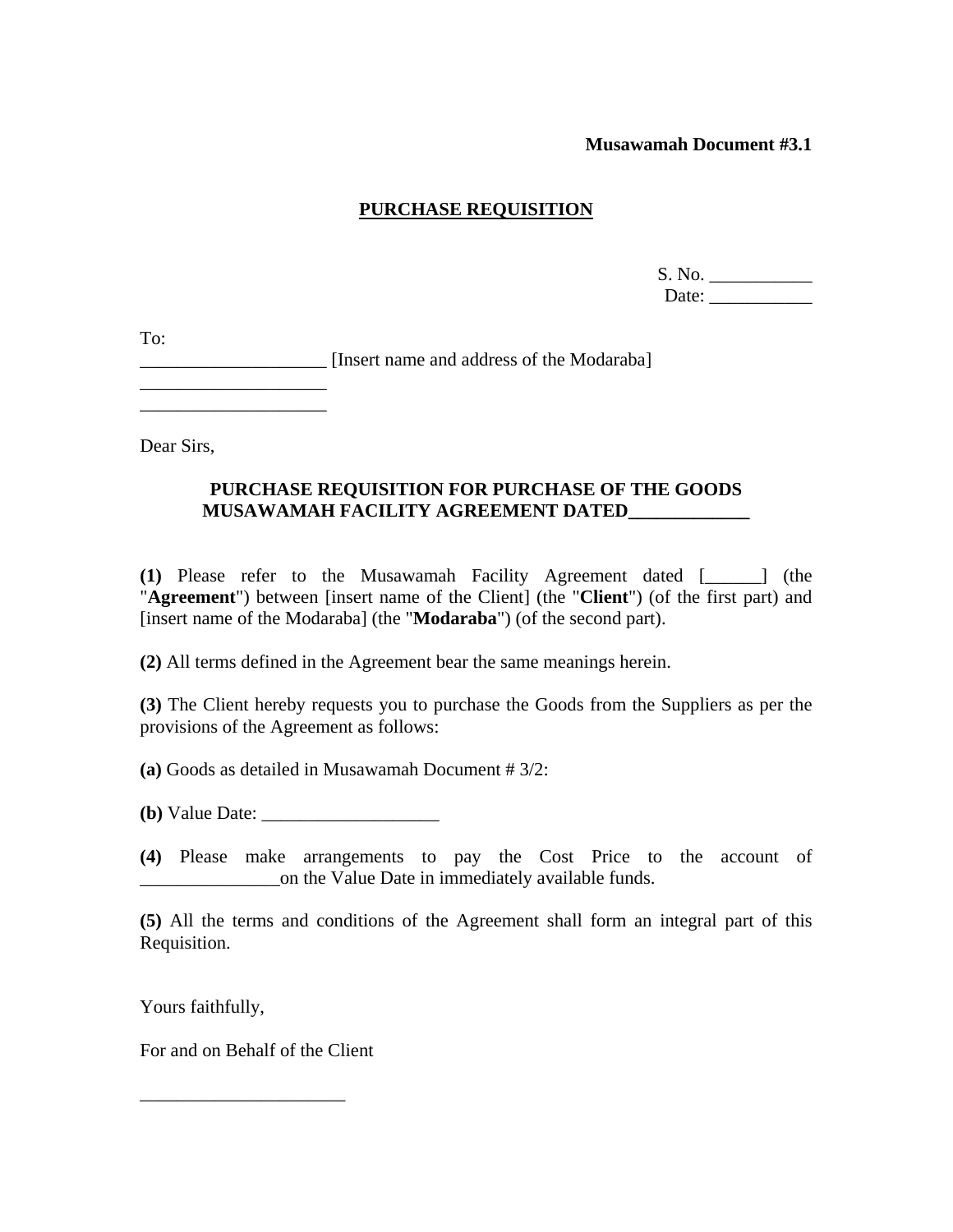## **Modaraba's instructions**

No. \_\_\_\_\_\_\_\_\_\_\_\_\_\_\_\_\_\_\_\_\_\_\_ Date: \_\_\_\_\_\_\_\_\_\_\_\_\_\_\_\_\_\_\_\_\_\_\_

Dear Sir,

You are hereby instructed to execute the aforesaid Purchase Requisition for and on our behalf in the manner, to the extent and for the Goods stipulated therein.

For and on Behalf of

\_\_\_\_\_\_\_\_\_\_\_\_\_\_\_\_\_\_\_\_\_ (Insert Modaraba's name)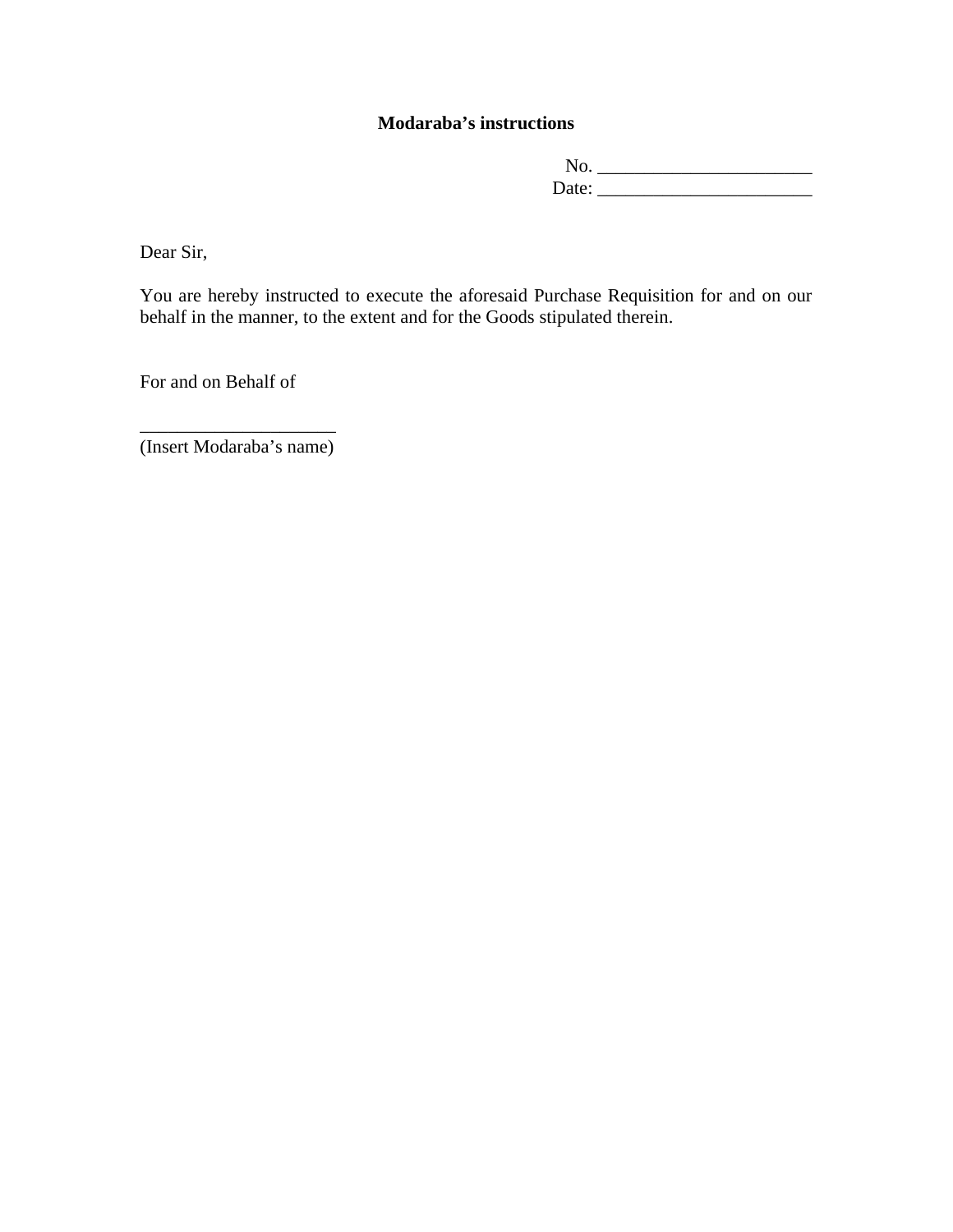#### **DETAILS OF GOODS TO BE PURCHASED (To be attached to Purchase Requisition)**

Name of Supplier: \_\_\_\_\_\_\_\_\_\_\_\_\_\_\_\_\_\_\_\_\_\_\_\_ Date:\_\_\_\_\_\_\_\_\_\_\_\_

Address:

Sr. No.

Specifications of Goods Quantity Requisitioned Cost Quantity Received Cost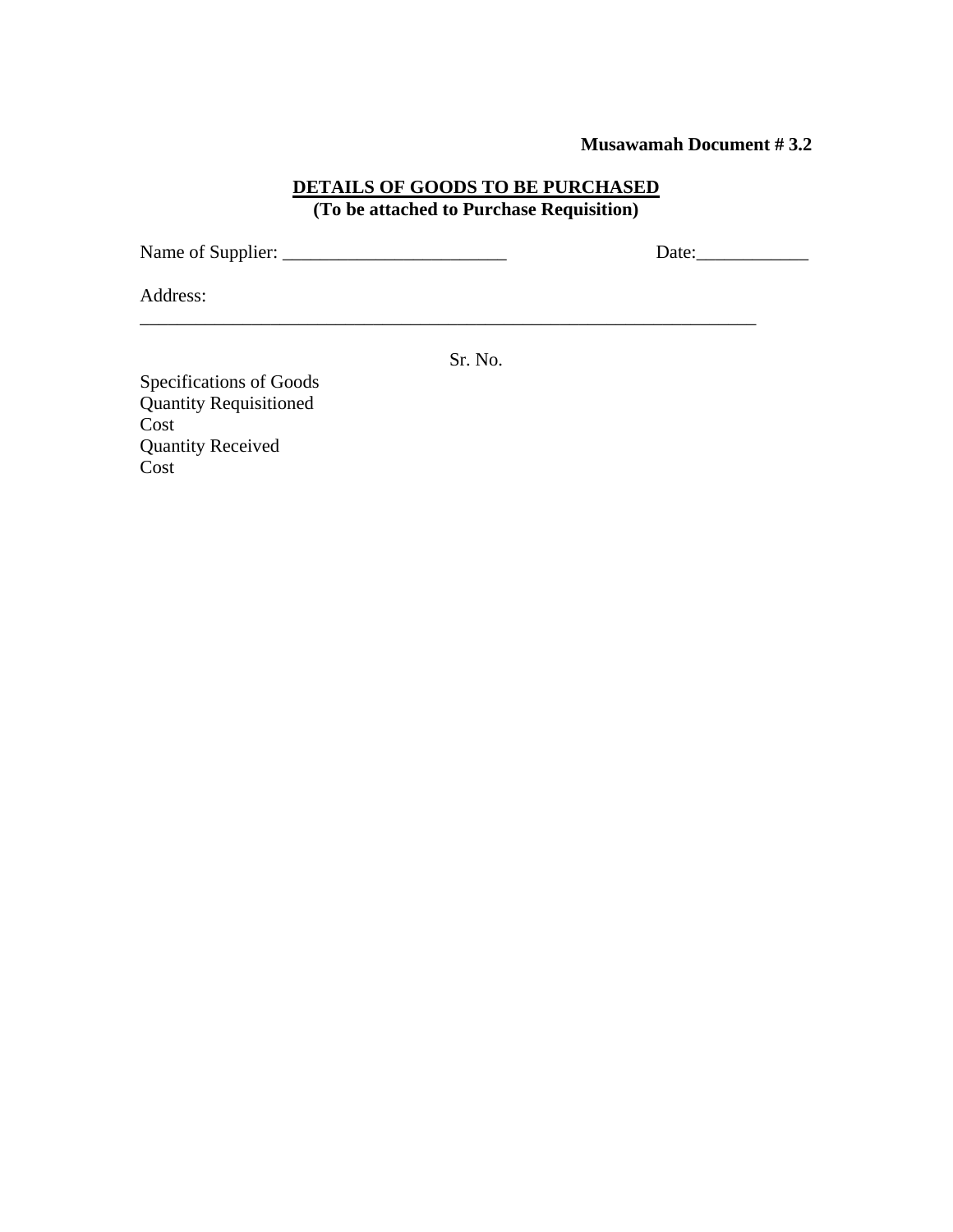## **R E C E I P T**

| Received                                                | with     | thanks  |   |       |     | from |  |
|---------------------------------------------------------|----------|---------|---|-------|-----|------|--|
|                                                         |          | branch. | a | sum   | of  | Rs.  |  |
|                                                         | (Rupees) |         |   | only) | for | the  |  |
| purchase of goods in respect of which a Quotation dated |          |         |   |       |     | has  |  |
| been                                                    | issued   | by      |   |       |     | M/s. |  |
|                                                         |          |         |   |       |     |      |  |

In the event of failure on the part of the Supplier to supply the said goods within the period specified in the Purchase Requisition, I/We undertake and agree to refund/reimburse \_\_\_\_\_\_\_\_\_\_\_\_\_\_the full amount of Rs.\_\_\_\_\_\_\_\_\_\_\_\_\_ and all cost and consequences under and in terms of the Agency Agreement.

For and on behalf of [Insert name of the Agent)

Authorized Signatory

Date: \_\_\_\_\_\_\_\_\_\_\_\_\_\_\_\_\_

\_\_\_\_\_\_\_\_\_\_\_\_\_\_\_\_\_\_\_\_\_\_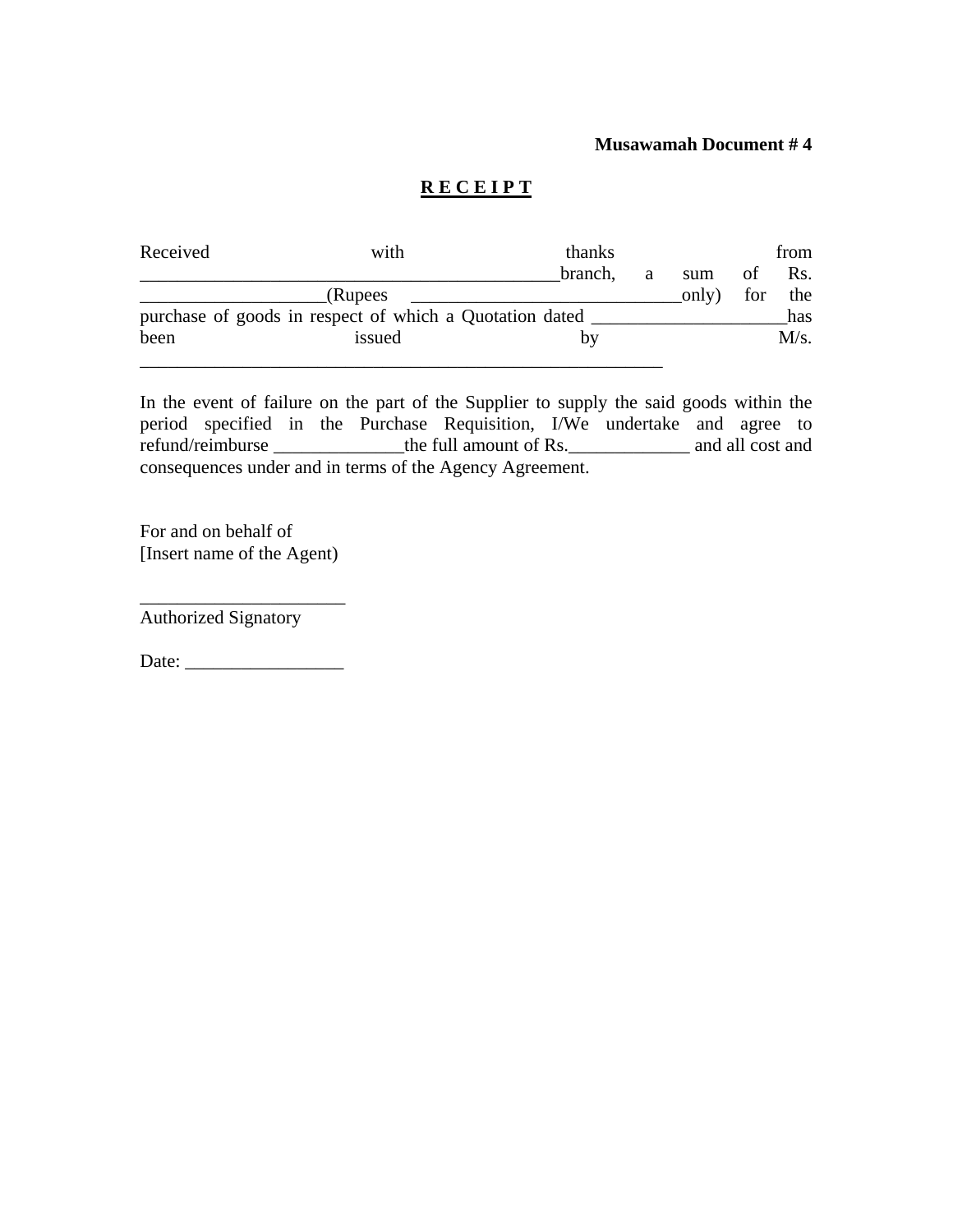#### **DECLARATION**

## **(Part-I) CONFIRMATION OF GOODS PURCHASED**

Date:

Messrs. \_\_\_\_\_\_\_\_\_\_\_\_\_\_\_\_\_\_\_\_\_\_\_

With reference to the Agency Agreement dated \_\_\_\_\_\_\_\_\_ and the Modaraba's instructions contained in Musawamah Document # 3/1, we hereby declare and certify that acting as your Agent, we have used the sum of Rs. \_\_\_\_\_\_\_\_\_\_\_\_\_\_ paid by your good selves to M/s  $\Box$ behalf the Goods as detailed in Musawamah Document # 3/2).

A sum of Rs.\_\_\_\_\_\_\_\_\_\_\_\_\_\_\_\_ has been incurred for the purchase of the Goods, which are in my/our possession at the following address:

Copies of bill/cash memo/invoice issued in your name by M/s. \_\_\_\_\_\_\_\_\_\_\_\_\_\_\_\_\_\_\_\_\_\_\_ are attached.

\_\_\_\_\_\_\_\_\_\_\_\_\_\_\_\_\_\_\_\_\_\_\_\_\_\_\_\_\_\_\_\_\_\_\_\_\_\_\_\_\_\_\_\_\_\_\_\_\_\_\_\_\_\_\_\_\_\_\_\_\_\_\_\_\_\_\_\_.

For and on behalf of [insert Agent's name]

#### \_\_\_\_\_\_\_\_\_\_\_\_\_\_\_\_\_\_\_\_\_\_\_\_ **AUTHORISED SIGNATORY**

#### **(Part-II) OFFER TO PURCHASE**

I/We offer to purchase the above Goods from you for a Contract Price of Rs. (Rupees \_\_\_\_\_\_\_\_\_\_\_\_\_\_\_\_\_\_\_\_\_\_\_\_\_\_\_\_\_\_\_\_\_\_\_\_\_\_\_\_\_\_\_\_only).

I/We undertake to pay the Contract Price referred to above in lump sum on , or in \_\_\_\_\_\_\_ installments, if agreed by the Modaraba, as per the attached schedule (Musawamah Document # 6).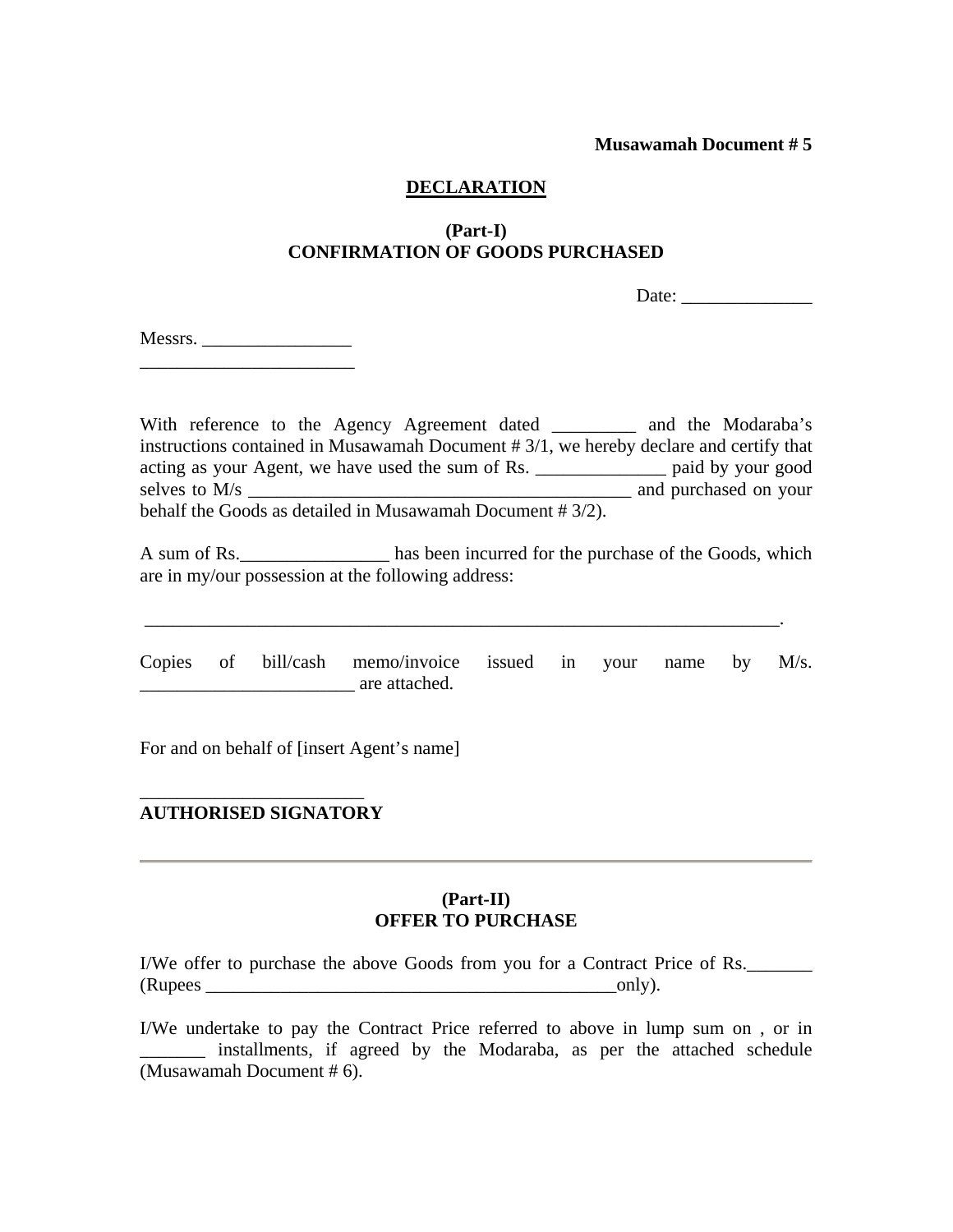For and on behalf of [Insert Agent's name]

\_\_\_\_\_\_\_\_\_\_\_\_\_\_\_\_\_\_\_\_\_\_\_\_ **AUTHORISED SIGNATORY** Date: \_\_\_\_\_\_\_\_\_\_\_\_\_\_\_\_\_\_

#### **(Part-III) MODARABA'S ACCEPTANCE**

We have accepted your offer and have sold the above mentioned Goods to you on the following terms and conditions.

|                 |  |  |                              |  | 1) The Contract Price is Pak Rs. R. (Rupees |  |
|-----------------|--|--|------------------------------|--|---------------------------------------------|--|
|                 |  |  | only) inclusive of Sales Tax |  |                                             |  |
| $\mathbf{R}$ s. |  |  |                              |  |                                             |  |

2) The Contract Price stated above shall be payable in lump sum on \_\_\_\_\_\_\_\_\_\_ or in \_\_\_installments, as per the attached schedule (Musawamah Document # 6).

For and on behalf of [Insert name of the Modaraba]

**AUTHORISED SIGNATORY AUTHORISED SIGNATORY** Date:\_\_\_\_\_\_\_\_\_\_\_\_\_\_\_\_\_\_\_ Date:\_\_\_\_\_\_\_\_\_\_\_\_\_\_\_\_\_\_\_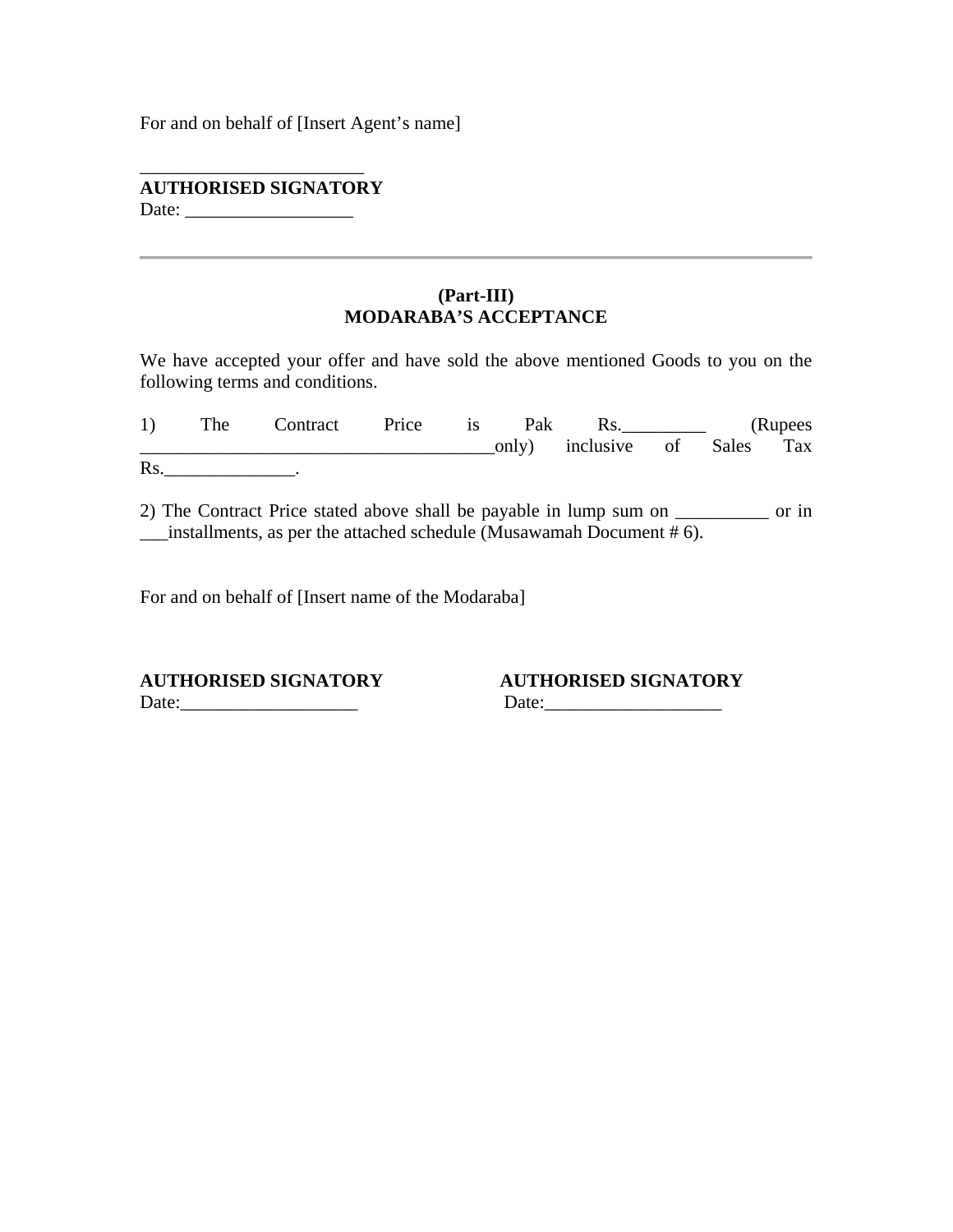## **SCHEDULE OF PAYMENTS OF CONTRACT PRICE**

Payment Date **Installment Amount**